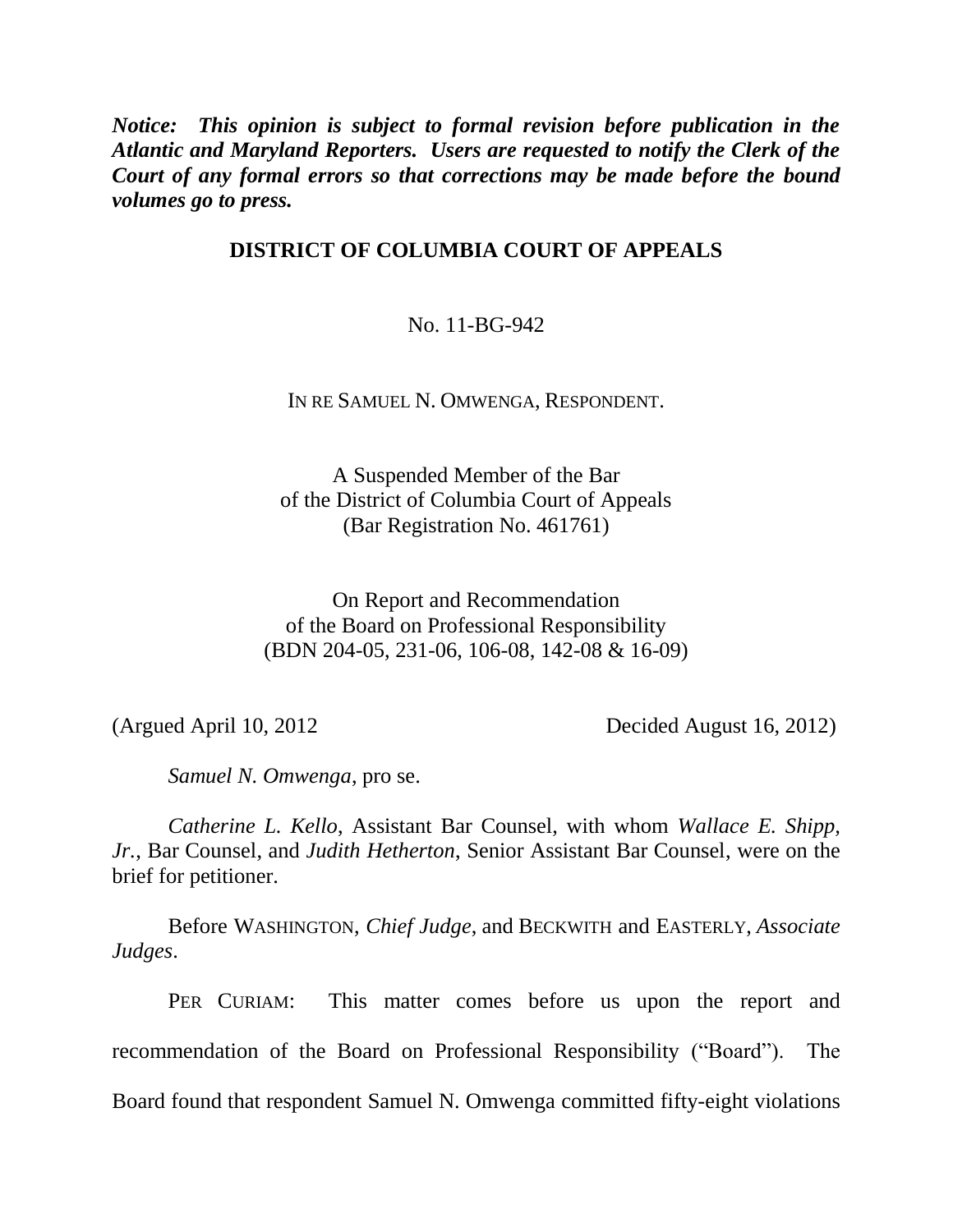of twenty Rules of Professional Conduct in four consolidated matters. The Board has unanimously recommended to this court that respondent be disbarred based upon his: 1) intentional misappropriation in a matter involving respondent's client, Dawit Shifaw, and 2) other misconduct, particularly respondent's flagrant dishonesty, in all four client matters before the Board"s consideration. Respondent takes exception to the Board"s report and recommendation in its entirety, arguing that the Board"s recommendation of disbarment is wholly without basis and unsupported by clear and convincing record evidence. We disagree, and accept the Board's findings and adopt its recommended sanction.<sup>1</sup> Accordingly, we order that respondent Samuel N. Omwenga be disbarred.

#### **I.**

The charges of disciplinary rule violations arose from a series of actions and inactions by respondent in five client matters. Based upon ethical complaints filed by a number of respondent"s former clients and upon Bar Counsel"s own investigation, Bar Counsel charged respondent with sixty-eight violations of twenty Rules of Professional Conduct, including intentional misappropriation of

 $\overline{a}$ 

<sup>&</sup>lt;sup>1</sup> The Board's report and recommendation is attached as an appendix to this opinion.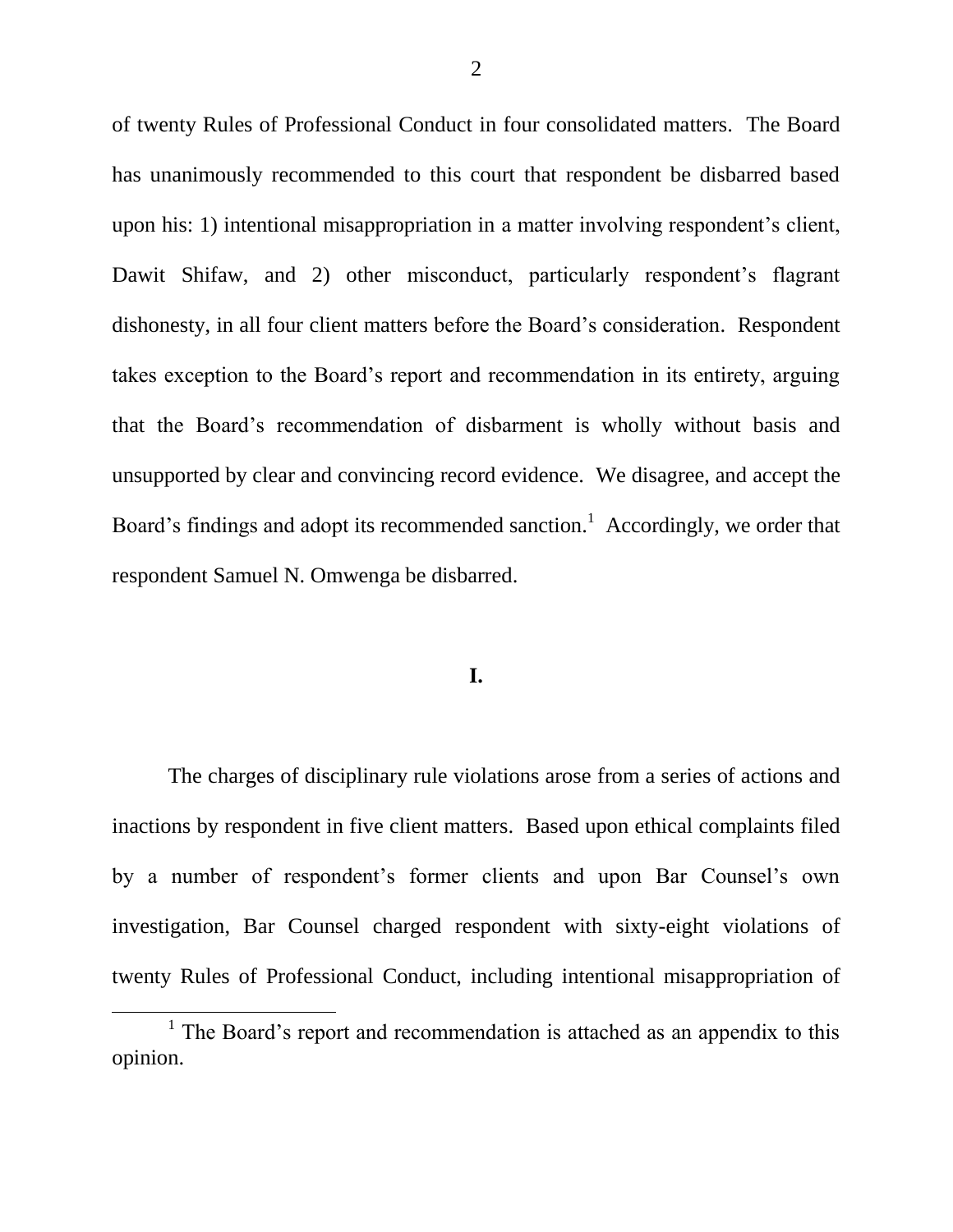client funds in the Shifaw matter and dishonesty in three additional matters involving respondent"s clients Josephine Gitau, Yeneneh Hailu, and Cane Mwihava. Because Bar Counsel failed to establish by clear and convincing evidence any violations with respect to the fifth matter, we focus our attention on the four remaining matters.

We accept the Board"s findings of fact, "unless they are unsupported by substantial evidence of record," and review legal conclusions *de novo*. D.C. Bar R. XI, § 9 (h) (1); *In re Pierson,* 690 A.2d 941, 946-47 (D.C. 1997). 2 We adopt the Board's report, which sets forth and adopts the Hearing Committee's detailed findings of fact concerning respondent's misconduct, and offer a short summary of those findings here.

Dawit Shifaw retained respondent to represent him in the purchase of a laundromat business. Shifaw agreed to pay respondent \$1,000 in legal fees in connection with the transaction. Respondent instructed Shifaw to give him a

 $\overline{a}$ 

<sup>&</sup>lt;sup>2</sup> The Board, in turn, is required to accept the factual findings of the Hearing Committee that are supported by substantial evidence in the record, viewed in its entirety. *In re Micheel,* 610 A.2d 231, 234 (D.C. 1992). "However, the Board owes no deference to the hearing committee"s determination of ultimate facts, which are really conclusions of law." *Id.* (internal quotation marks omitted).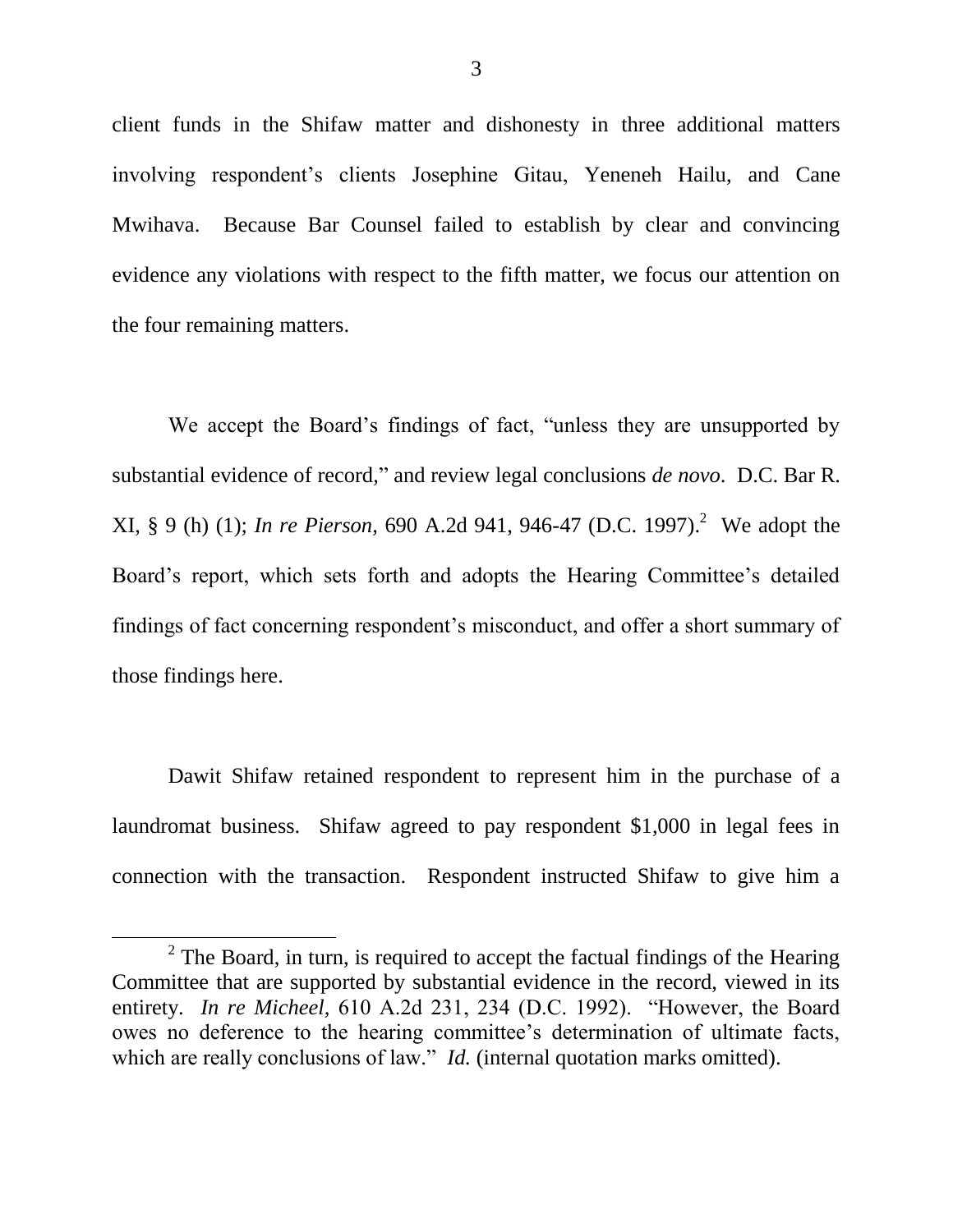certified check in the amount of the agreed upon purchase price, \$48,050, which respondent deposited into his operating account. Respondent was able to negotiate a more favorable price of \$46,000, and withdrew this sum on December 1, 2004, to pay the seller. On the same day, respondent also withdrew the remaining balance of \$2,050 in cash. The \$2,050 balance was not deposited into another one of respondent's trust accounts. Respondent had not requested Shifaw's permission to withdraw the \$2,050 or to use it for any other purpose. Shifaw demanded that respondent return the \$2,050. Respondent eventually returned only \$1,500, while retaining the difference of \$550.

The Gitau, Mwihava, and Hailu matters all pertain to respondent"s representation of clients in immigration proceedings. As a result of respondent"s misconduct, both Josephine Gitau and Yeneneh Hailu were ordered removed *in abstentia* from the United States. Cane Mwihava was arrested and detained by U.S. Immigration and Customs Enforcement as a result of respondent's failure to file the necessary paperwork to adjust Mwihava"s immigration status.

The Hearing Committee conducted a ten-day evidentiary hearing, heard the testimony of Bar Counsel"s twelve witnesses and of respondent himself, and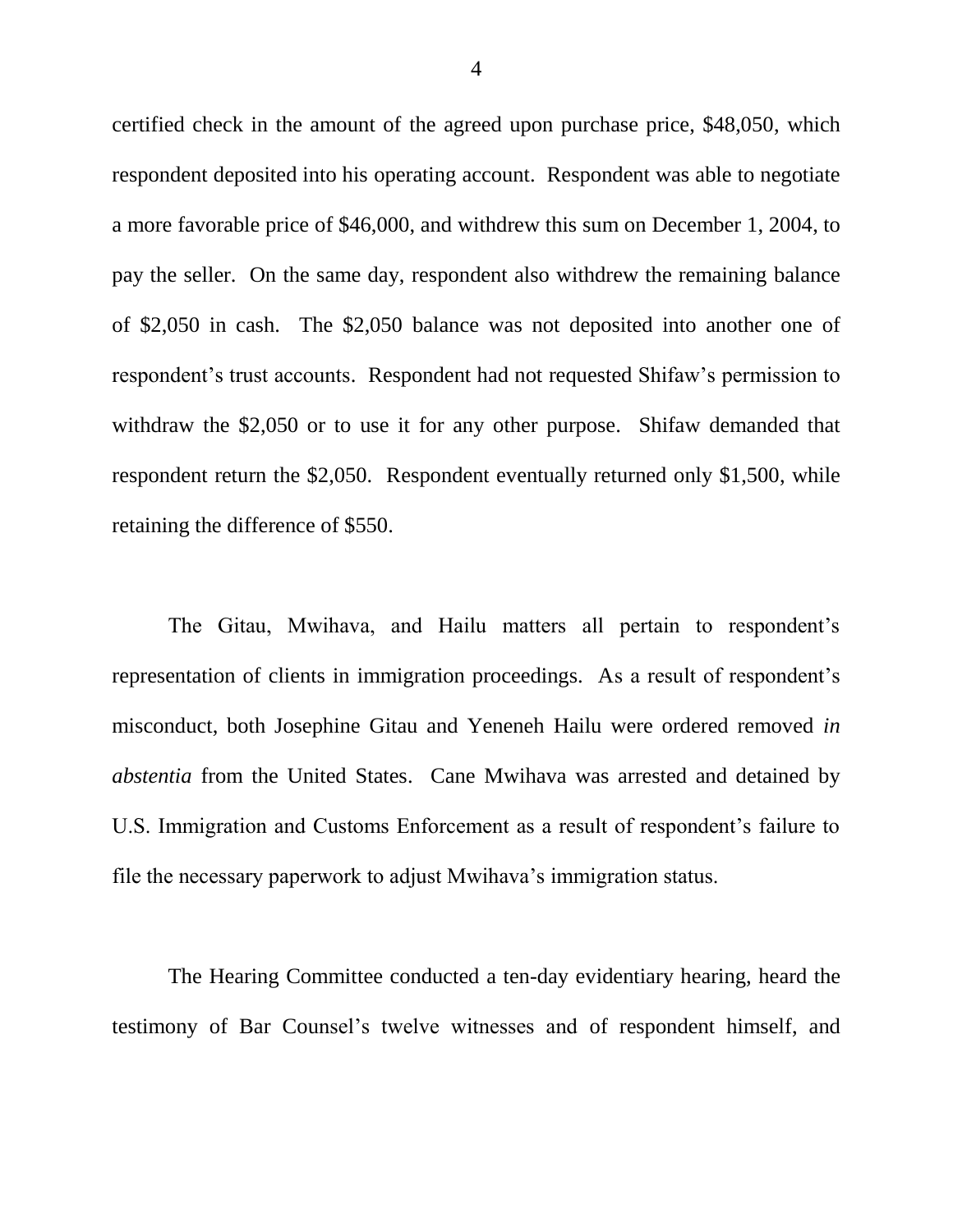admitted more than 100 exhibits.<sup>3</sup> The Hearing Committee concluded that respondent committed fifty-eight violations of twenty Rules of Professional Conduct and recommended respondent"s disbarment for intentional misappropriation in the Shifaw matter. Even absent evidence of respondent's intentional misappropriation, the Hearing Committee recommended disbarment based upon respondent"s pattern of severe misconduct in all four matters.

Respondent filed exceptions to the Hearing Committee report while Bar Counsel took no exception. The Board heard oral argument and subsequently issued its report and recommendation, in which it expressly adopted and incorporated the Hearing Committee's report. The Board unanimously  $recommended<sup>4</sup>$ respondent"s disbarment based upon his intentional misappropriation in the Shifaw matter and also recommended respondent's disbarment for his "serious and pervasive misconduct" in all four matters, "including the neglect and inadequate representation of his clients, his culpable

 $\overline{\phantom{a}}$ 

5

 $3$  We suspended respondent on an interim basis on December 2, 2010.

 $4$  Respondent claims, without support, that the failure of two members of the Board to participate in its ultimate report and recommendation fundamentally denied him due process. However, D.C. Bar R. XI, § 4 (d) states in relevant part that, "[s]ix members of the Board shall constitute a quorum for deciding cases . . . Here, seven members of the Board rendered the unanimous report and recommendation. Therefore, his claim is without merit.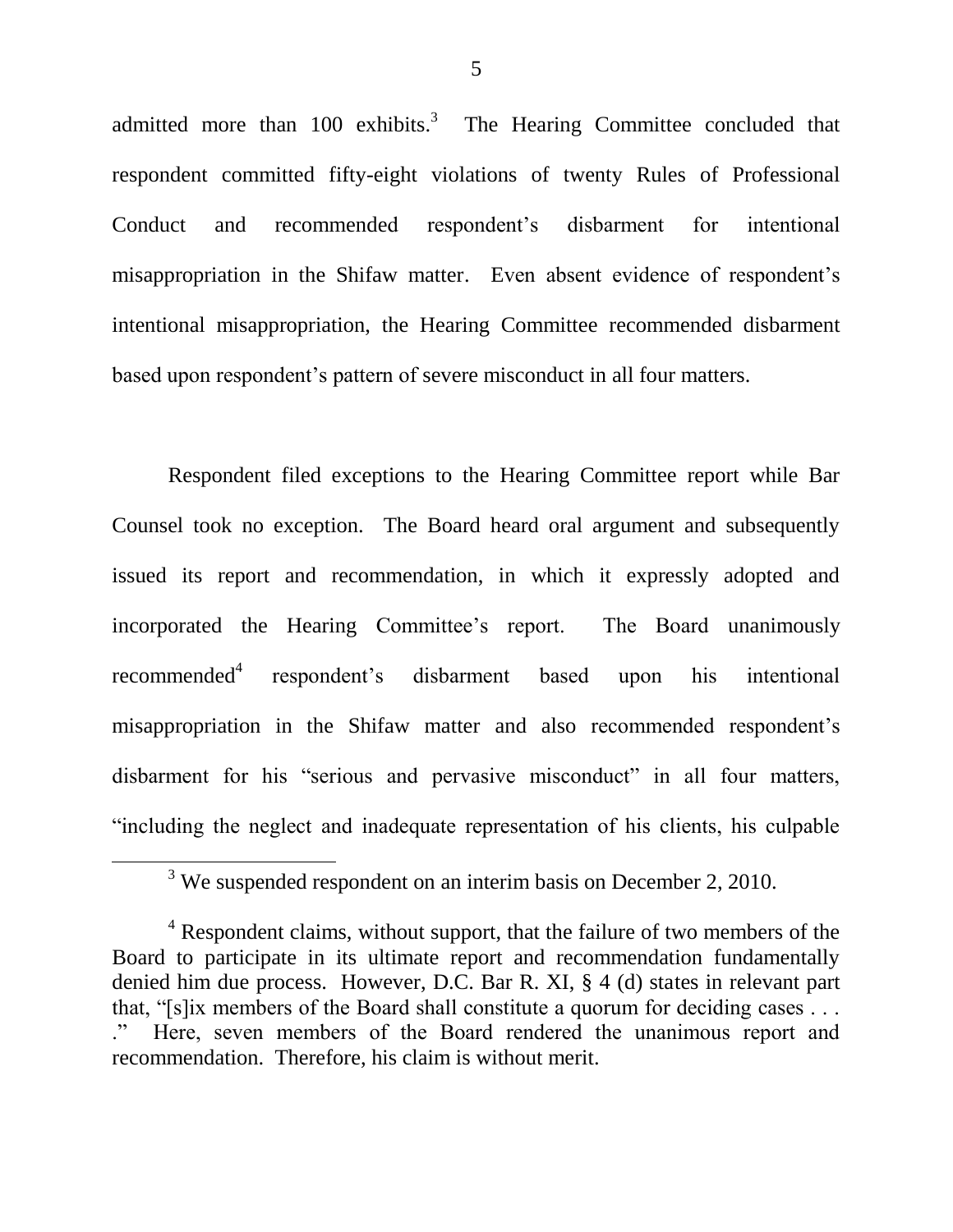indifference to their interests, his refusal to take responsibility for his actions, his lack of remorse, and his dishonesty to his clients, the courts, Bar Counsel and the Hearing Committee."

Respondent now argues before this court that the Board"s recommendation of disbarment for his alleged intentional misappropriation in the Shifaw matter is wholly without basis and unsupported by clear and convincing record evidence. Respondent also argues that the Board"s adverse findings in the remaining matters should be rejected as inaccurate, distorted, or unsupported by clear and convincing record evidence.

We adopt the Board"s report, incorporated herein as Appendix A. In this case, we are satisfied that the record demonstrates by clear and convincing evidence that respondent intentionally misappropriated client funds in violation of Rule 1.15 (a), and that respondent engaged in other serious and pervasive misconduct, most especially flagrant dishonesty to his clients, the courts, Bar Counsel, and the Hearing Committee, specifically violating Rules 3.3 (a) (1), 8.1 (a), and 8.4 (c). We therefore turn to a discussion of the appropriate sanctions.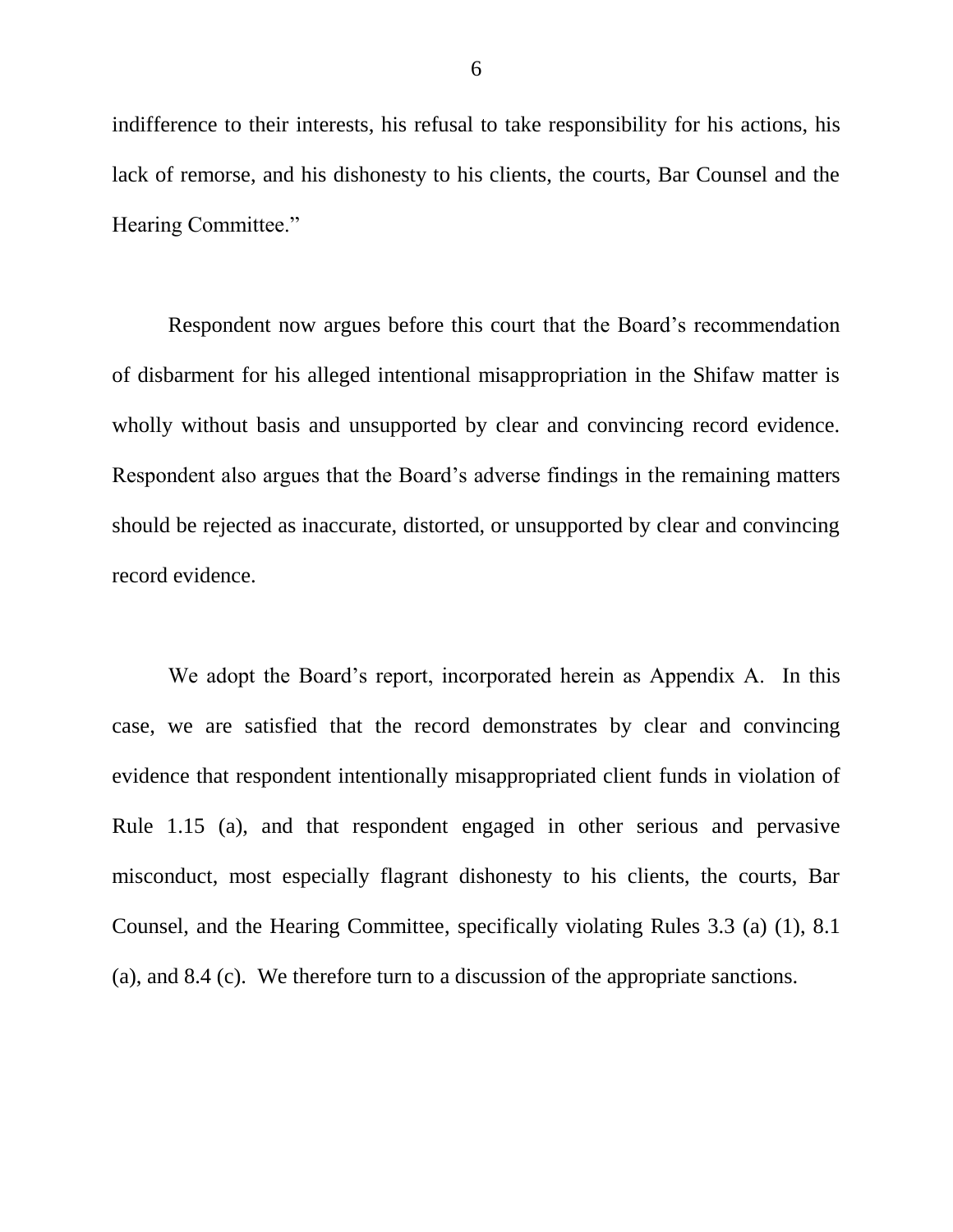#### **II.**

"The [Board]"s proposed sanction comes to this court with a strong presumption in favor of its imposition." *In re White*, 11 A.3d 1226, 1233 (D.C. 2011) (per curiam), *cert. denied*, 131 S. Ct. 2941, 180 L. Ed. 2d 227 (2011). We adopt the recommended disposition of the Board, ""unless to do so would foster a tendency toward inconsistent dispositions for comparable conduct or would otherwise be unwarranted."" *In re Cleaver-Bascombe,* 986 A.2d 1191, 1194 (D.C. 2010) (per curiam) (quoting D.C. Bar R. XI, § 9 (h) (1)).

### *Intentional Misappropriation*

"[I]n virtually all cases of misappropriation, disbarment will be the only appropriate sanction unless it appears that the misconduct resulted from nothing more than simple negligence." *Matter of Addams*, 579 A.2d 190, 191 (D.C. 1990) (en banc). We emphasize that "a sanction as severe as disbarment is warranted in cases involving misappropriation of client funds because such violations strike at the core of the attorney-client relationship by undermining the public"s faith that attorneys will fulfill their duties as fiduciaries in handling funds entrusted to them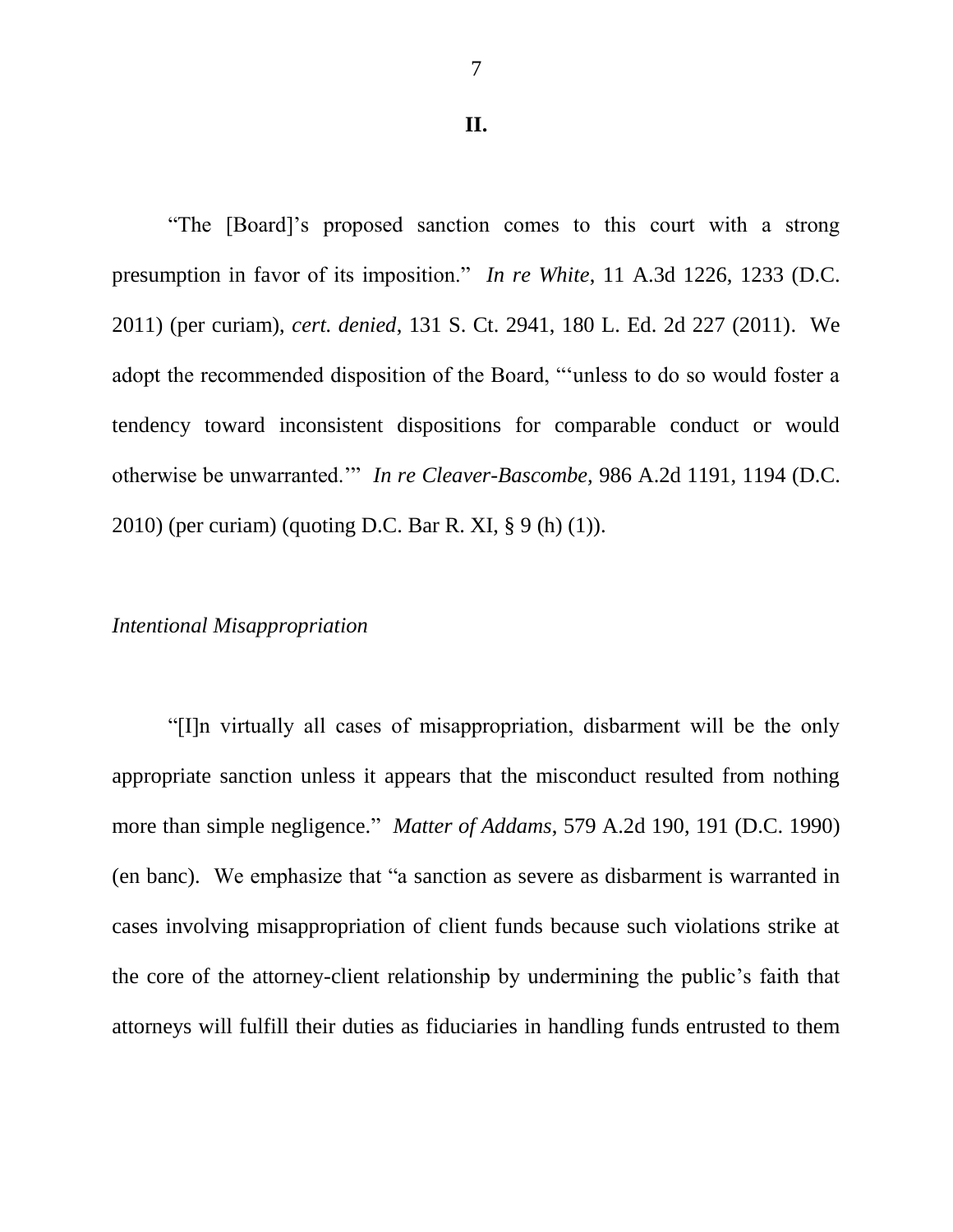by their clients." *In re Pierson*, 690 A.2d at 948 (internal citation and quotation marks omitted).

Here, the record unequivocally supports the conclusion that respondent intentionally misappropriated client funds in the Shifaw matter. Respondent withdrew the remaining balance of \$2,050 without Shifaw's permission and used that sum for a purpose unrelated to the purchase of the laundromat business. Respondent then compounded this offense when he only partially refunded Shifaw \$1,500 and retained  $$550.<sup>5</sup>$  Therefore, we accept the Board's recommendation that respondent be disbarred for intentional misappropriation. *See In re Carlson*, 745 A.2d 257, 259 (D.C. 2000).

### *Dishonesty*

 $\overline{\phantom{a}}$ 

Even absent evidence of intentional misappropriation, disbarment is warranted in this case based on respondent's other serious and pervasive misconduct alone, particularly his flagrant dishonesty. This court "reserve[s] the

<sup>5</sup> Although respondent contends that the amount at issue is \$550, we emphasize that respondent intentionally misappropriated the full amount of \$2,050 when he withdrew that sum without Shifaw's permission.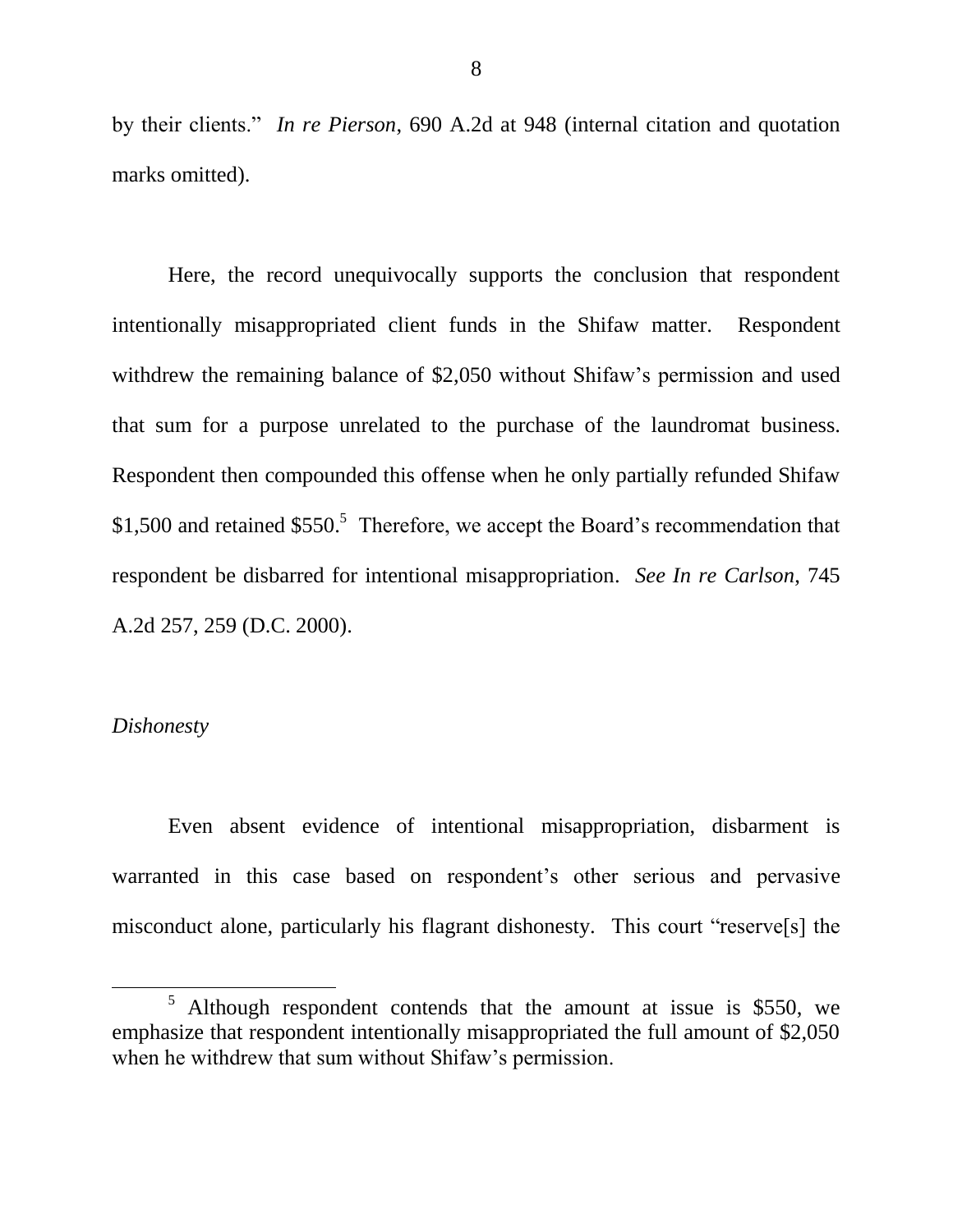sanction of disbarment for the most extreme attorney misconduct," including "dishonesty "of the flagrant kind."" *In re Howes*, 39 A.3d 1, 15 (D.C. 2012) (internal citation omitted); *see In re Cleaver-Bascombe*, 986 A.2d at 1199 ("Where we have concluded that the attorney"s conduct falls into a category of dishonesty of a flagrant kind we have held disbarment to be the appropriate sanction."). Particularly where dishonesty "is aggravated and prolonged, disbarment is the appropriate sanction." *In re Howes*, 39 A.3d at 15.

Here, the record reflects that in connection with the Shifaw matter, respondent made a series of misrepresentations before the trial court for which he was sanctioned on five occasions. Respondent also filed false affidavits with the immigration court on behalf of his clients in the Gitau and Hailu matters, and made serious misrepresentations to his client in the Mwihava matter. Additionally, respondent made false statements to Bar Counsel in response to ethical complaints and testified untruthfully before the Hearing Committee.

"To determine what discipline is appropriate under the circumstances, we review the respondent"s violations in light of all the relevant factors." *In re Cleaver-Bascombe*, 986 A.2d at 1195. "These factors include (1) the nature of the violation, (2) the mitigating and aggravating circumstances, (3) the need to protect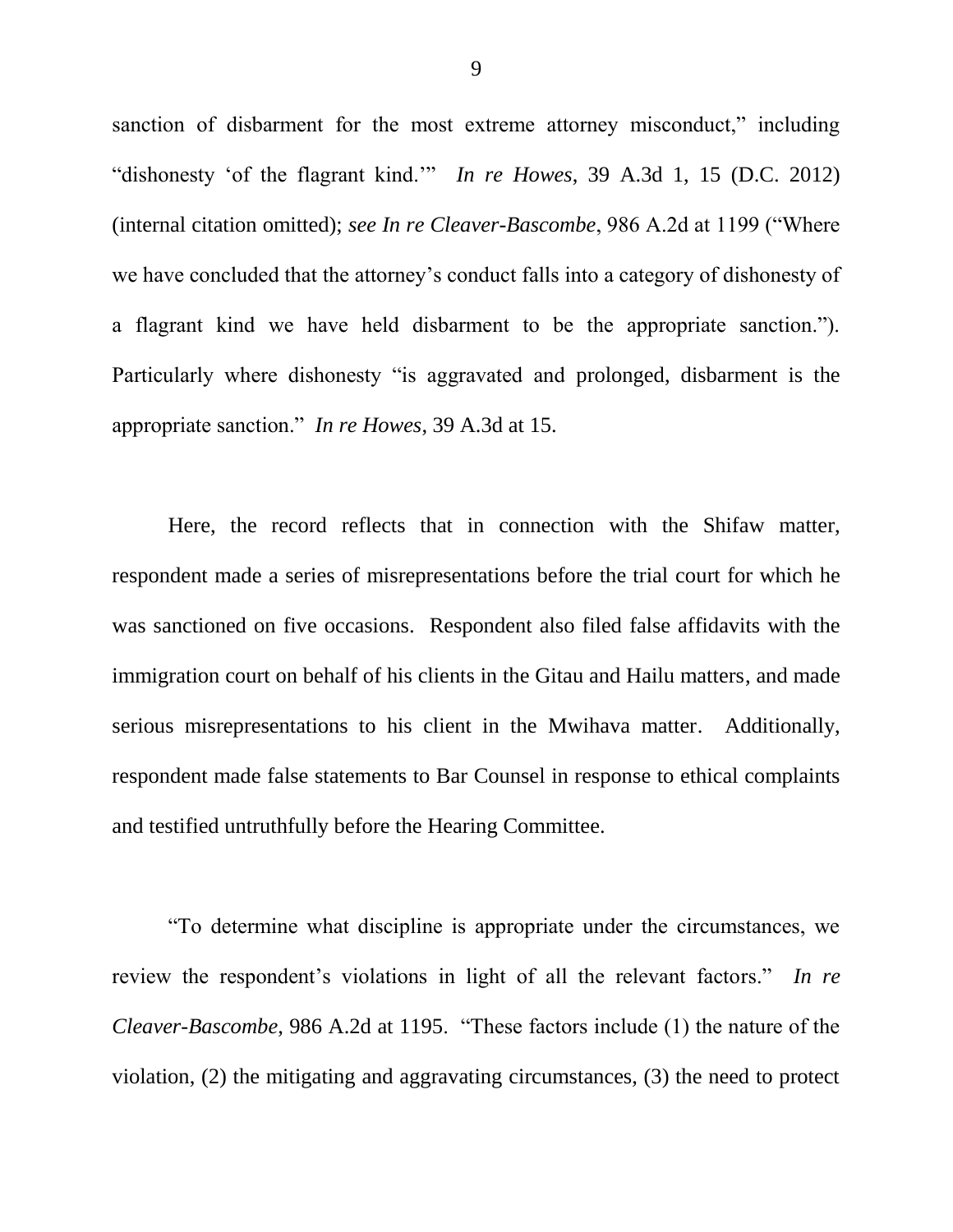the public, the courts, and the legal profession, and (4) the moral fitness of the attorney." *Id.* (alteration in original) (internal quotation and citation marks omitted).

First, the record indicates that the nature of the violation is egregious. Respondent repeatedly exhibited dishonesty in dealing with his clients, the courts, Bar Counsel, and the Hearing Committee. *See In re Howes*, 39 A.3d at 18 (approving disbarment where respondent repeatedly concealed his misuse of witness vouchers to the trial court and opposing counsel); *In re White*, 11 A.3d at 1233 (finding disbarment appropriate where respondent made false accusations, fabricated evidence, and falsely recounted events to the Council for the District of Columbia). Moreover, respondent"s dishonest conduct was coupled with a blatant disregard for his clients, a number of whom faced the threat of deportation.

Second, neither the Hearing Committee nor the Board identified any mitigating factors. As the record demonstrates, respondent vehemently denied responsibility in all of the client matters before the Board"s consideration, never expressed regret or sorrow for what happened to his clients as a result of his misconduct, gave false testimony before the Hearing Committee by contradicting documented evidence before it, and had previously been the subject of disciplinary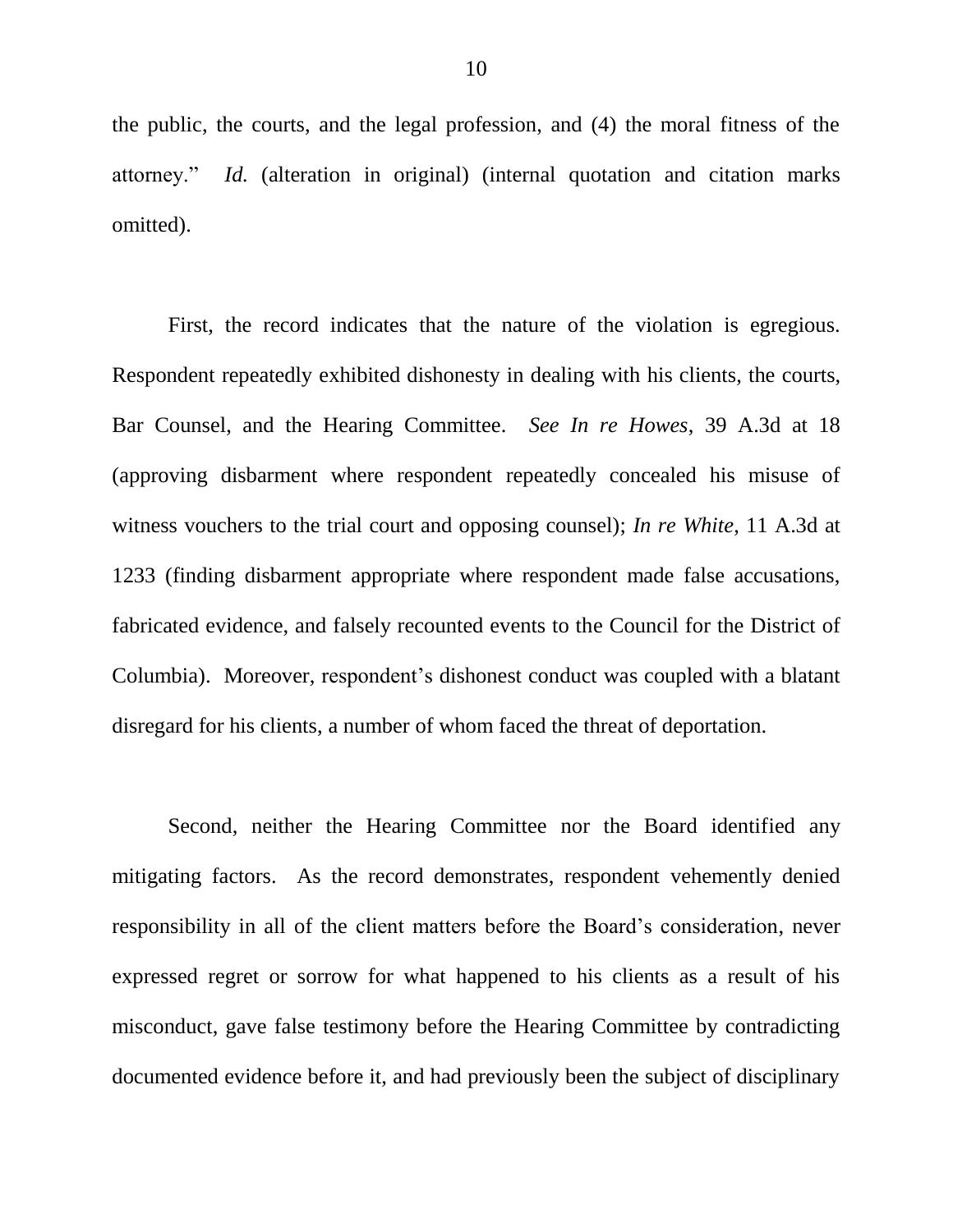matters in three unrelated client matters, which as the Hearing Committee noted, "involve conduct strikingly similar to that proven in the instant cases." *See In re Reback*, 513 A.2d 226, 233 (D.C. 1986) (en banc) (identifying relevant mitigating factors as admission of wrongdoing, contriteness, full cooperation throughout disciplinary proceedings, and unblemished record of professional conduct).

Instead, the record demonstrates features of aggravation, including respondent"s prior disciplinary record and dishonesty during disciplinary proceedings. *See In re White*, 11 A.3d at 1248. As the Hearing Committee recognized, "[a] troubling pattern in these proceedings is [r]espondent's persistent and pervasive practice of claiming that his integrity is unassailable." Respondent made false statements of fact in connection with all four client matters before the Board"s consideration and engaged in dishonest conduct before the courts also relating to those client matters. Respondent's explanation for his failure to act or alleged misconduct was often expressly contradicted by documents and other evidence contained in the record.

Third, the Board and Hearing Committee both identified the need to protect the public, as did this court when it suspended respondent on an interim basis and recognized that he appeared to pose a substantial threat of serious harm to the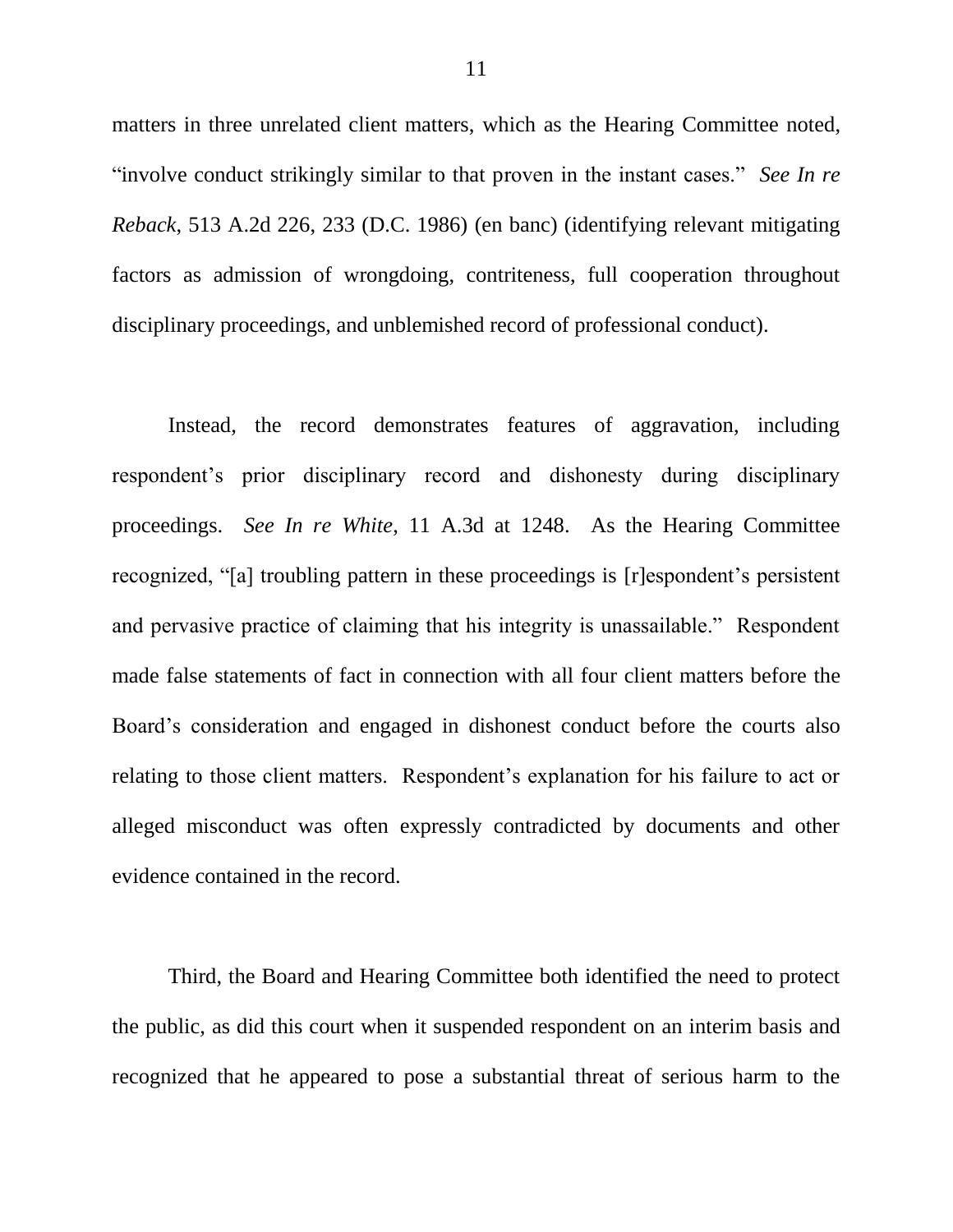public. *In re Omwenga*, No. 10-BG-1352 (D.C. Dec. 2, 2010). Given the need to protect the public, the courts, and the legal profession by promoting general deterrence among attorneys, we find respondent's misconduct especially problematic given that it could have easily gone undetected on account of his clients" status as non-citizens. *See In re Kanu*, 5 A.3d 1, 15 (D.C. 2010).

Fourth and finally, we are satisfied that respondent lacks the moral fitness to remain a member of the legal profession. *See id.* at 1200-01. Balancing the above four factors and even considering respondent"s dishonesty alone, we are satisfied that disbarment is the appropriate sanction. Accordingly, it is

ORDERED that respondent Samuel N. Omwenga is disbarred from the practice of law in the District of Columbia, effective thirty days from the date of this opinion. *See* D.C. Bar. R. XI, § 14 (f). Respondent shall not be eligible for reinstatement for five years from the effective date of disbarment, pursuant to D.C. Bar R. XI, § 16 (a). It is further

ORDERED, as a condition of reinstatement to membership in the bar, Samuel N. Omwenga shall make restitution to Dawit Shifaw in the amount of \$550, with accrued interest at the legal rate from December 1, 2004. We defer the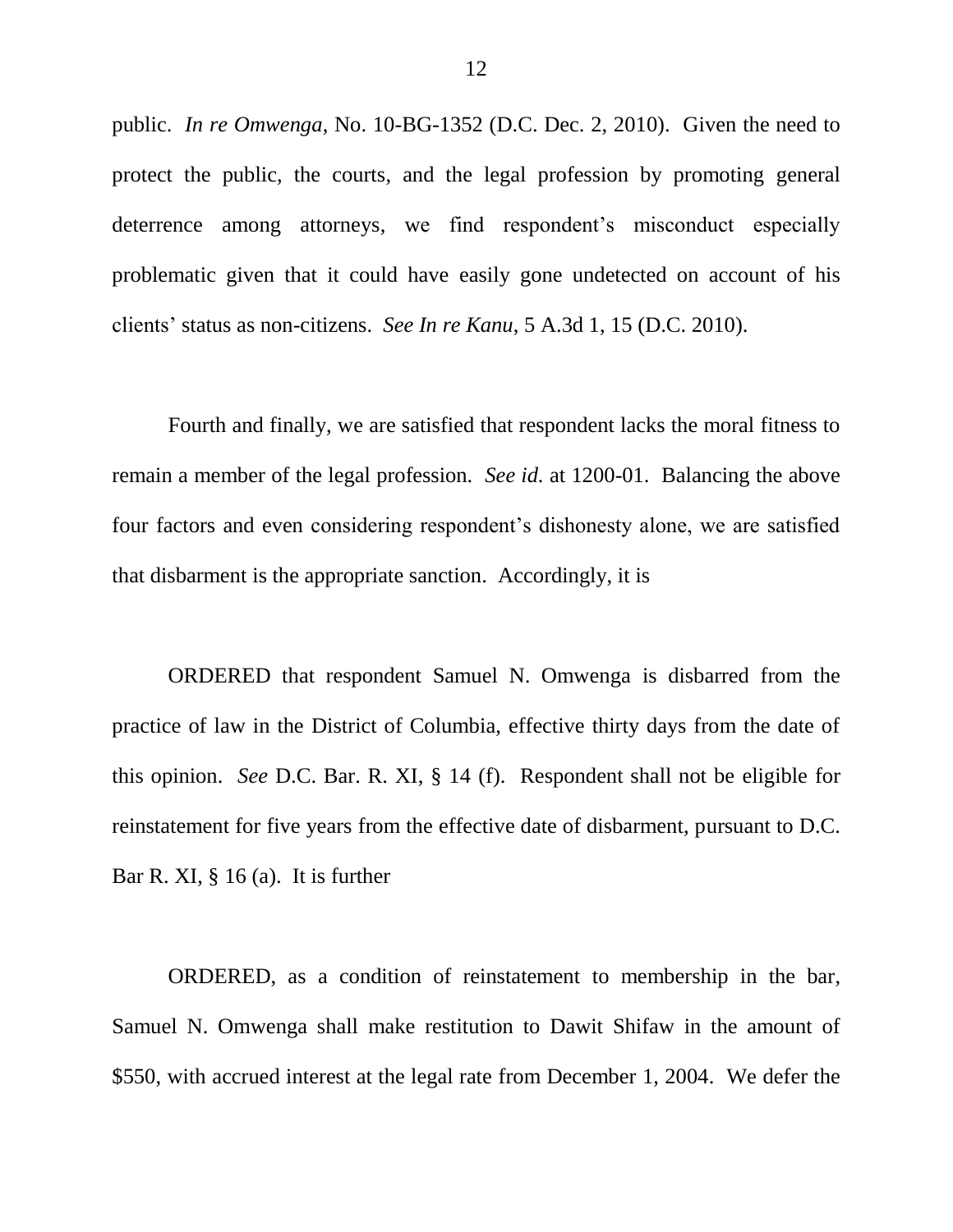issue of restitution related to respondent's failure to return other unearned fees or advanced costs until reinstatement and remind respondent that whether he has made full restitution to his clients and/or the Clients' Security Trust Fund, as appropriate, will be "highly relevant" if respondent seeks reinstatement. <sup>6</sup> In re *Morrell*, 648 A.2d 361, 372 n.5 (D.C. 1996).

Finally, respondent's attention is called to D.C. Bar R. XI,  $\S$  14, including the affidavit requirement of subsection (g), and to the consequences of not timely complying with the requirements of section 14 set forth in D.C. Bar R. XI, § 16 (c). For the purposes of reinstatement to the bar, respondent's disbarment shall commence on the date he files a sufficient affidavit pursuant to D.C. Bar R. XI, §  $14$  (g).

### *So ordered.*

 $\overline{\phantom{a}}$ 

<sup>6</sup> Although Bar Counsel took no exception to the Board"s report and recommendation, it argued before this court that respondent's reinstatement should be conditioned upon his reimbursing the Clients" Security Fund for any liquidated damages paid to any of his clients. However, because Bar Counsel failed to take exception to the Board"s report and recommendation, we decline to reach this argument and consider it waived. *See* D.C. Bar R. XI, § 9 (i) ("If Bar Counsel disagrees with the findings or recommendation of the Board, the position of the Board may be presented before the Court, upon request of the Board, by the Executive Attorney or other counsel.").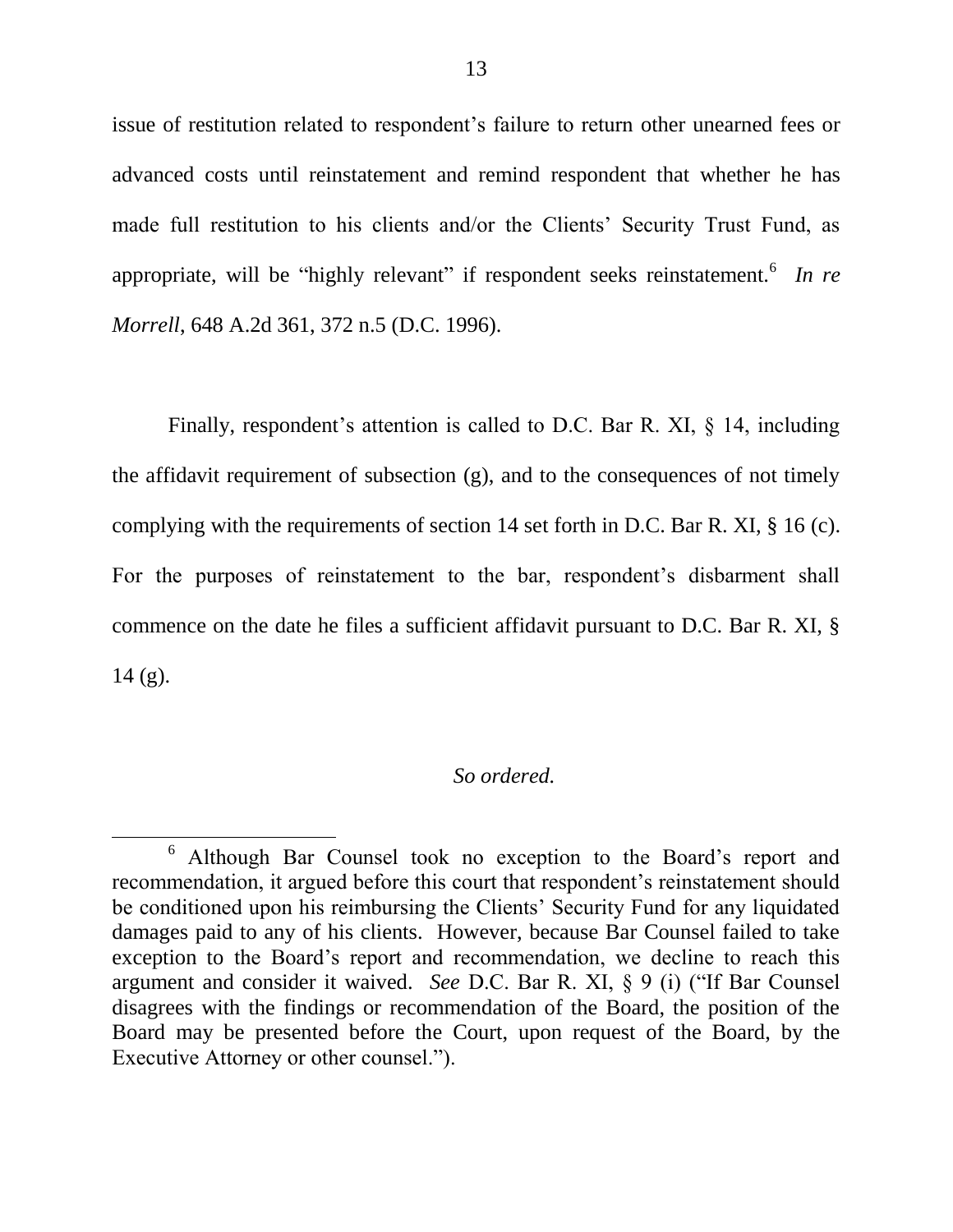## **APPENDIX**

# DISTRICT OF COLUMBIA COURT OF APPEALS BOARD ON PROFESSIONAL RESPONSIBILITY

| In the Matter of:                                                                                                 |                                     |
|-------------------------------------------------------------------------------------------------------------------|-------------------------------------|
| SAMUEL N. OMWENGA,                                                                                                | Bar Docket Nos. 204-05, 231-06,     |
| Respondent.                                                                                                       | $106-08$ , $142-08$ ,<br>and 016-09 |
| A Suspended Member of the Bar of the :<br>District of Columbia Court of Appeals:<br>(Bar Registration No. 461761) |                                     |

# REPORT AND RECOMMENDATION OF THE BOARD ON PROFESSIONAL RESPONSIBILITY

Bar Counsel charged Respondent with 68 violations of the Rules of Professional Conduct ("Rules"), including two instances of intentional misappropriation, in connection with his representation of five different clients. The Hearing Committee concluded in a comprehensive 109-page report that Respondent committed intentional misappropriation in one matter and 57 other violations of the disciplinary rules, and recommended disbarment with restitution to four clients as a condition of reinstatement. For the reasons set forth in the Hearing Committee's report, which we adopt and incorporate except as specifically set forth herein, the Board recommends that Respondent be disbarred and that he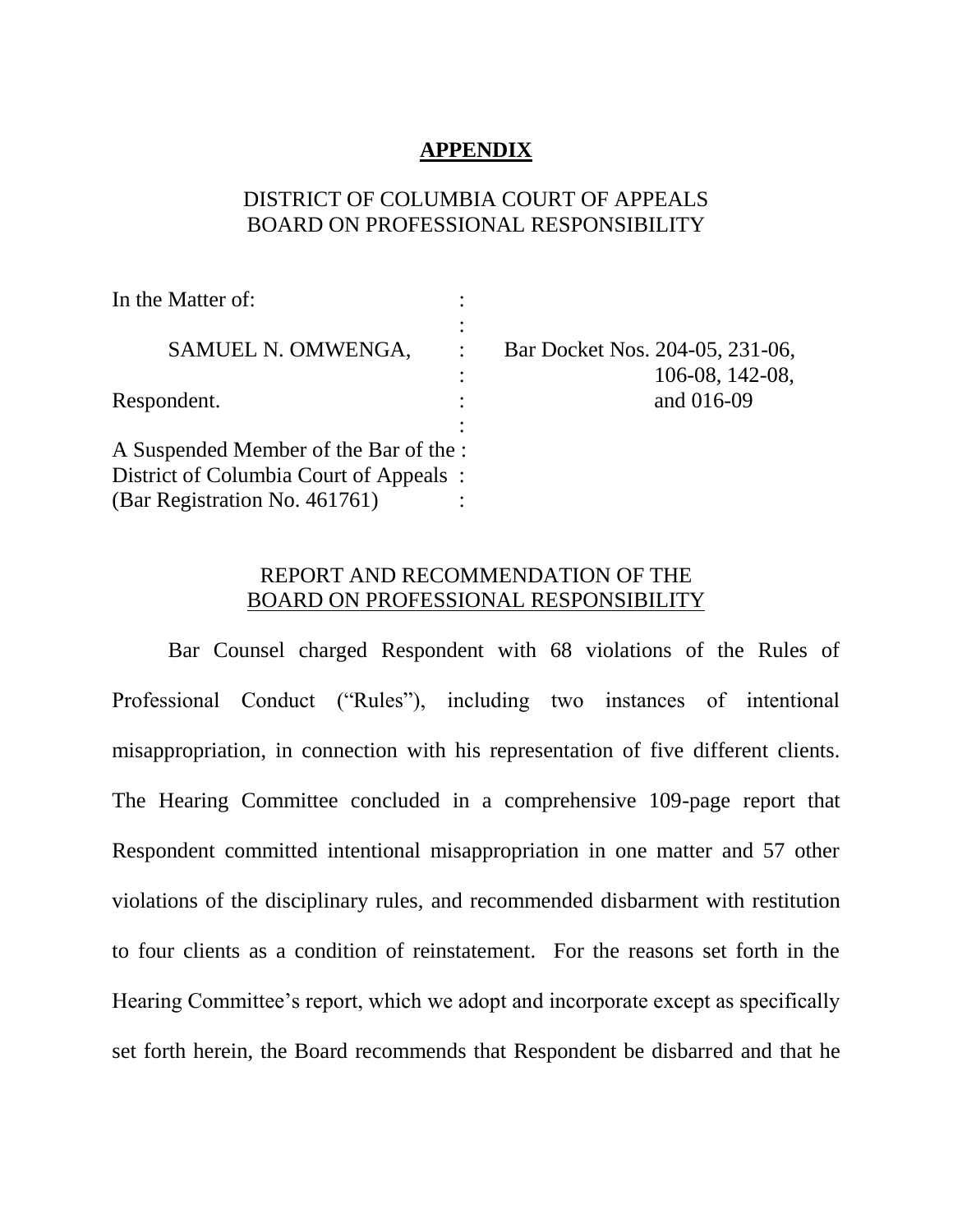be required to make restitution to one client in the amount of \$550, with interest at the legal rate, as a condition of reinstatement.<sup>1</sup>

### I. PROCEDURAL HISTORY

This disciplinary proceeding was prompted by the filing of ethical complaints by five clients of Respondent: Tadessi Beraki, Josephine Gitau, Cane Mwihava, Yeneneh Hailu and Dawit Shifaw. Bar Counsel filed Specifications of Charges against Respondent on April 1, 2009, and May 29, 2009.

Respondent filed answers on May 18, 2009, June 3, 2009 and July 13, 2009, asserting that the charges against him were meritless.

On June 10, 2009, the Board, *sua sponte*, ordered the five matters consolidated for all purposes herein.

Between November 16, 2009 and February 22, 2010, the Hearing Committee conducted ten days of evidentiary hearings on November 16, 17, 23, 24, and December 7, 8, 10, 2009 and February 18, 19, 22, 2010. The Hearing Committee heard testimony from 12 Bar Counsel witnesses and from Respondent and admitted over 100 exhibits.

The Hearing Committee issued its Report and Recommendation on February 4, 2011. Respondent filed exceptions to the Hearing Committee"s Report and

 $\overline{\phantom{a}}$ 

<sup>1</sup> A copy of the Hearing Committee"s Report and Recommendation is appended hereto and cited herein as "H.C. Rpt."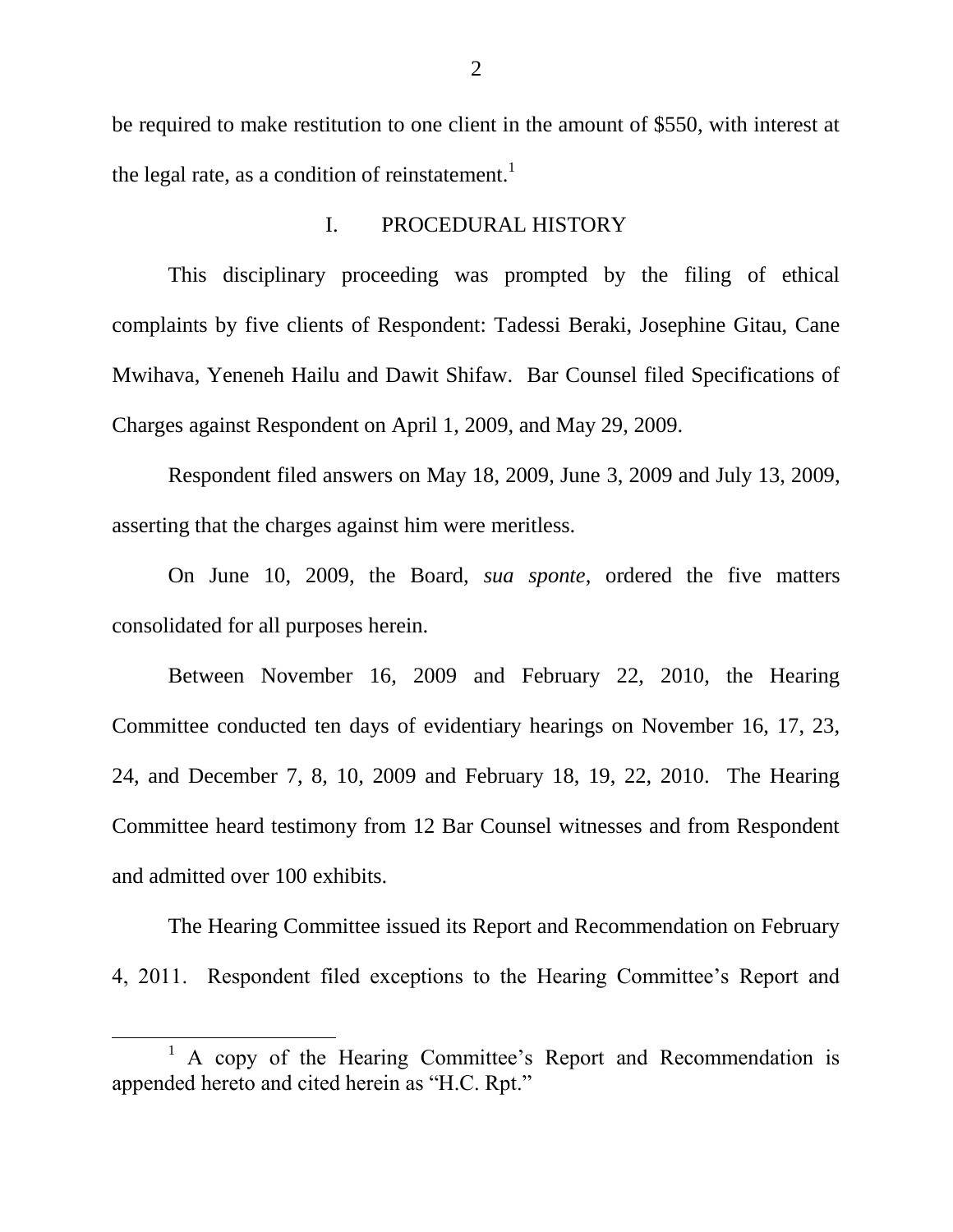Recommendation, and on May 2, 2011, filed a brief setting forth the reasons for his exception. Bar Counsel filed a brief on May 26, 2011, to which Respondent filed a reply on June 13, 2011. Oral argument was held before the Board on June 23,  $2011<sup>2</sup>$ 

# II. FINDINGS OF FACT AND CONCLUSIONS OF LAW

The Hearing Committee's findings of fact are supported by substantial evidence in the record, and there is clear and convincing evidence that his conduct violated the disciplinary rules found by the Hearing Committee.<sup>3</sup> The Hearing Committee's findings of fact ("FF") are summarized below: $4$ 

 $\overline{\phantom{a}}$ 

 $2$  On December 2, 2010, the Court temporarily suspended Respondent from practice pursuant to D.C. Bar R. XI,  $\S$  3(c), on the grounds that he "appears to pose a substantial threat of serious harm to the public." *See* Order, *In re Omwenga*, No. 10-BG-1352 (D.C. Dec. 2, 2010). The Court's order of temporary suspension is based in part on the allegations of misconduct that are the basis of this proceeding. Our recommendation is based solely on the record in this case.

 $3$  The Hearing Committee found that Respondent violated the following Rules of Professional Conduct in the five consolidated matters: 1.1(a), 1.1(b), 1.3(a), 1.3(b)(1), 1.3(b)(2), 1.3(c), 1.4(a), 1.4(b), 1.5(b), 1.7(b)(4), 1.7(c), 3.3(a)(1), 3.4(c), 1.15(a), 1.15(b), 1.15(d), 1.16(d), 8.1(a), 8.4(c), and 8.4(d). The Hearing Committee also stated in the "Conclusion" section of its report that it found a violation of D.C. Bar R. XI, § 2(b)(3) (failure to comply with an order of the Court or the Board), but a violation of that rule was neither charged by Bar Counsel nor discussed elsewhere in the Hearing Committee"s report. We thus do not sustain the violation, but we note that it would be immaterial to our sanction recommendation.

<sup>&</sup>lt;sup>4</sup> The Hearing Committee found that Bar Counsel failed to establish by clear and convincing evidence any Rules violations with respect to the Beraki matter (continued . . .)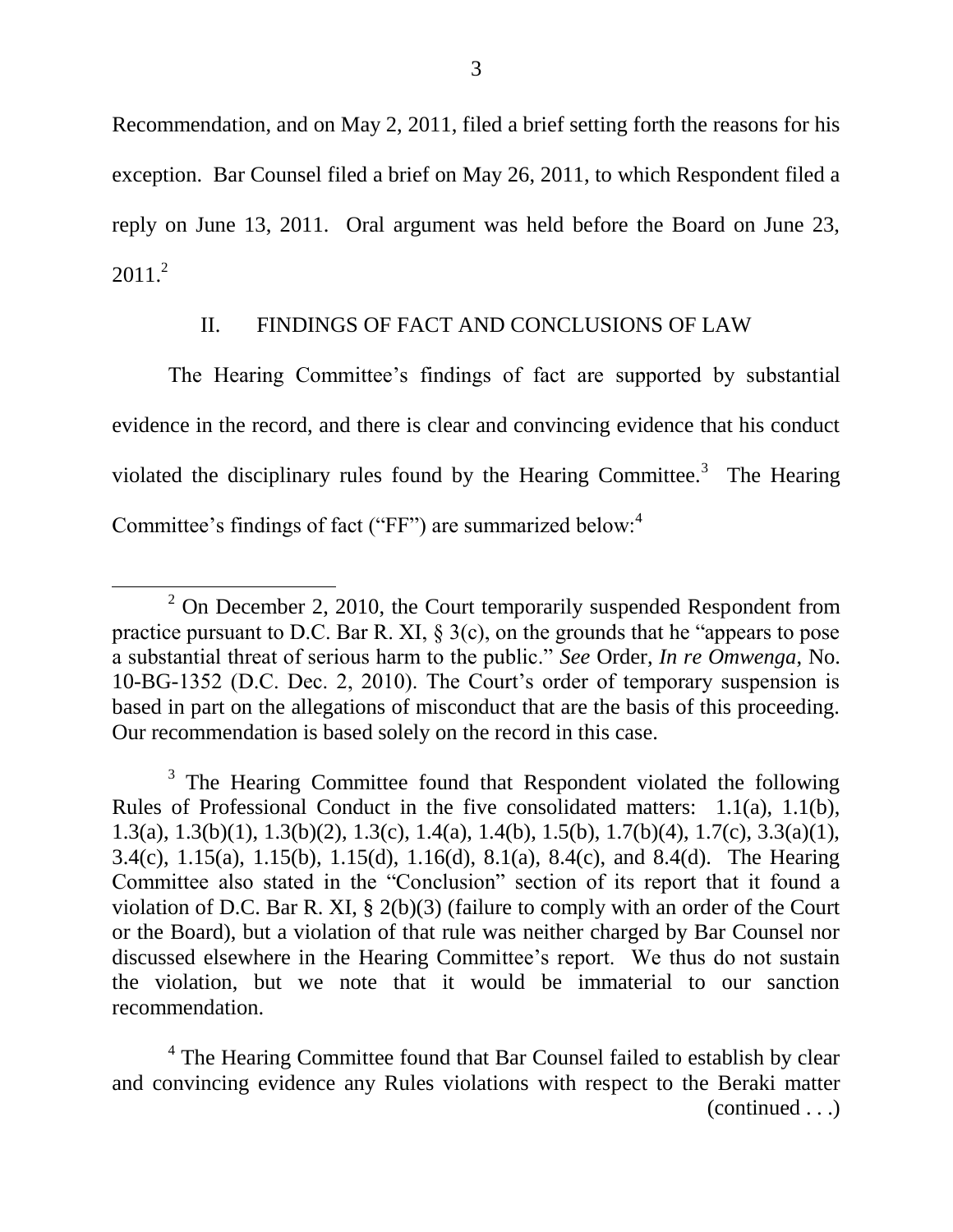#### A. Gitau Matter (Bar Docket No. 231-06)

 $\overline{\phantom{a}}$ 

Respondent represented Josephine Gitau in connection with her removal proceeding before the Immigration and Naturalization Service ("INS"), and in her application for permanent residence status. FF 39 at 16. Respondent failed to communicate with Gitau or file papers with the Unites States Citizenship and Immigration Services ("USCIS", the successor to the INS). FF 51-54, 76 at 18-19, 26. Respondent advised Gitau not to appear at a February 13, 2006 immigration hearing, which Respondent also did not attend, resulting in the issuance of an order of removal *in absentia* from the United States. FF 33, 57-61, 66 at 15, 20-21, 23. Respondent then drafted an affidavit for Gitau"s signature that falsely stated the reason that Gitau did not attend the hearing. FF 70-71 at 24-25. He did not advise Gitau that his incorrect advice not to attend the hearing might have formed a basis for relief from the removal order. FF 67-75, 78-80, 84, 94 at 23-27, 28-29, 33. Respondent then hired successor counsel, who successfully reopened Gitau's removal case, and the Immigration Court granted her motion to terminate removal proceedings. FF 85, 89 at 29, 31. The Hearing Committee also found that Respondent made numerous false statements in his answer to the ethical complaint,

(Bar Docket No. 204-05), based primarily on the unreliability of the hearsay evidence, and its inability to assess the demeanor and credibility of Beraki, who did not testify at the hearing. The Board agrees with the Hearing Committee's finding that Bar Counsel failed to establish any violations by clear and convincing evidence.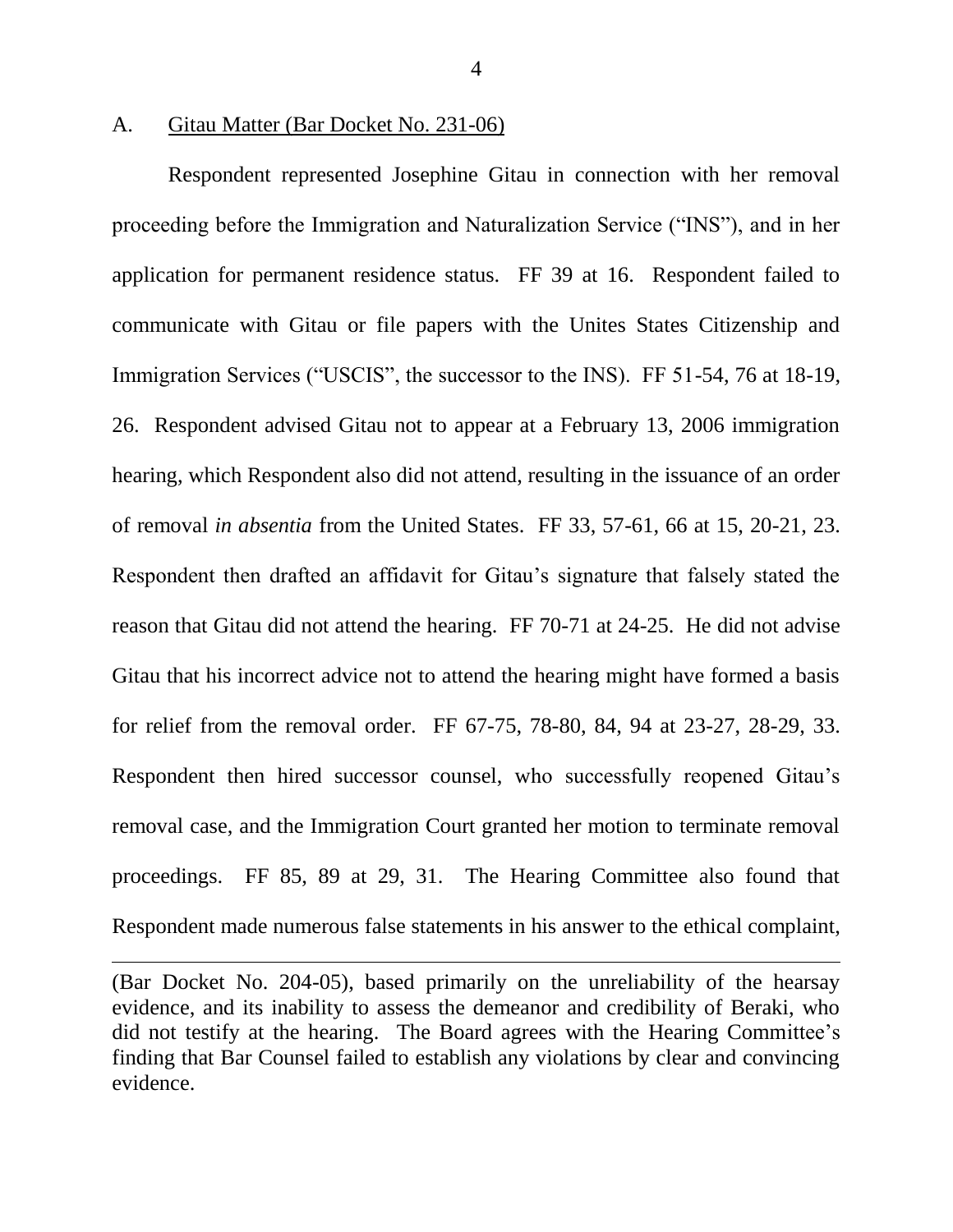and testified falsely before the Hearing Committee. FF 35, 58-59, 62-65, 71-73, 76, 91 at 15-16, 21-23, 25-26, 32-33.

#### B. Mwihava Matter (Bar Docket No. 106-08)

In 2005, Cane Mwihava hired Respondent to file an I-130 immigration application to adjust Mwihava"s immigration status, but Respondent failed to file the application. FF 99-101, 103 at 35-37. Respondent lied to Mwihava, telling him on multiple occasions that he had filed the I-130. FF 103-08, 113 at 36-37, 39. The Hearing Committee found that despite Respondent not having filed the I-130 for which Mwihava paid legal fees of \$500 and advanced costs of \$740, Respondent did not return any money to Mwihava. FF 100, 108 at 36, 37. In October 2006, Immigration and Customs Enforcement ("ICE") arrested Mwihava and placed him in removal proceedings. FF 113 at 39.

Mwihava retained Respondent to represent him at an immigration removal hearing and signed an additional retainer agreement. FF 114-15 at 39-40. Several days before the removal hearing, Respondent told Mwihava that he would be out of the country, but that he had filed a request for a continuance. FF 119 at 40. Respondent told Mwihava that he had to attend the hearing, but he failed to prepare him for it. FF 120 at 40-41. At the hearing, the immigration judge, after questioning Mwihava, ordered him removed from the United States, noting that an I-130 petition has not been filed. FF 123-25 at 41-42. Respondent thereafter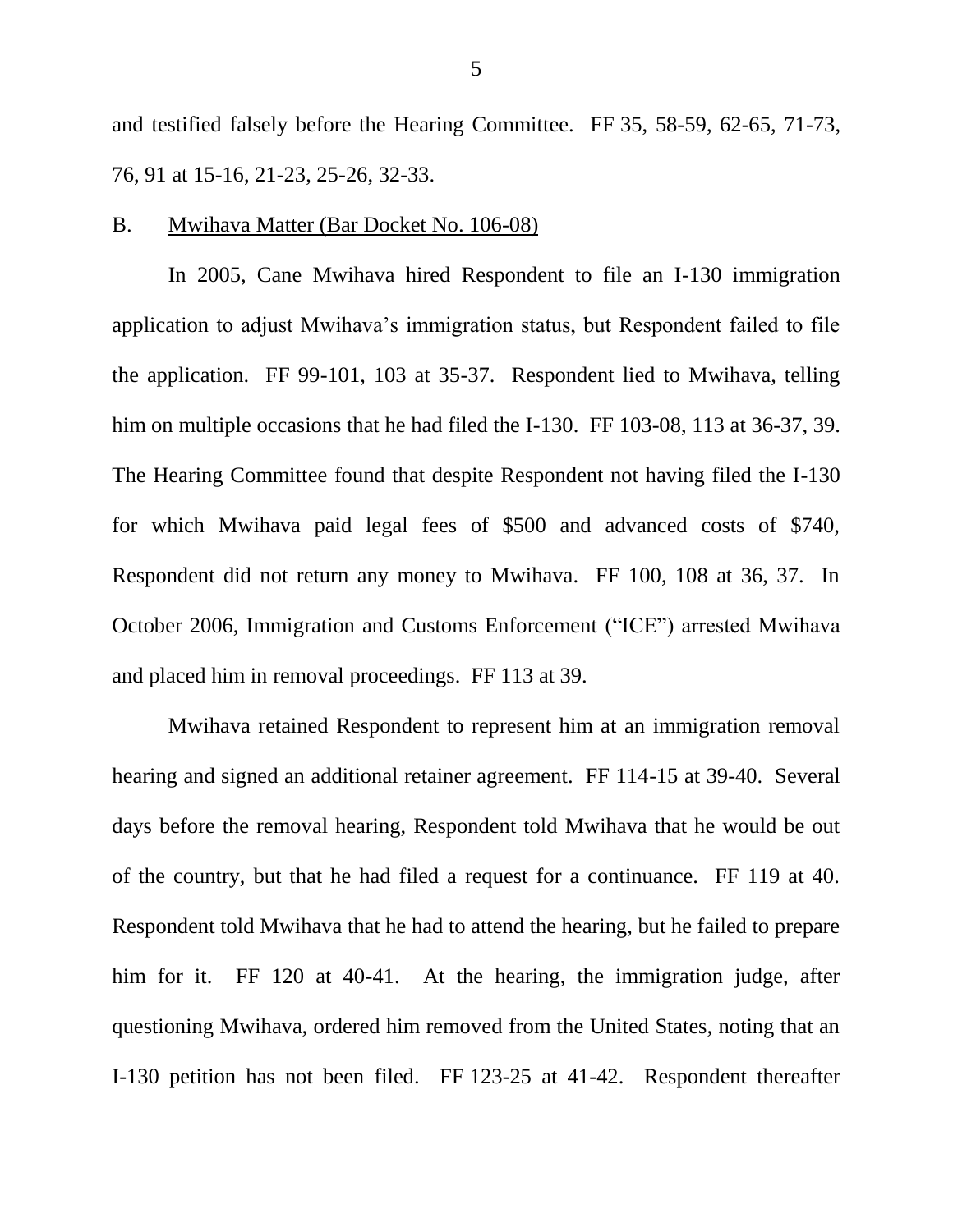appealed to the Board of Immigration Appeals ("BIA"), but did not file a timely brief. FF 131 at 44. Successor counsel thereafter filed a motion to reopen Mwihava"s case based on ineffective assistance of counsel, which was granted by the BIA, and the case was remanded to the Immigration Court. FF 137 at 46. The Hearing Committee found that Respondent was untruthful in his responses to Bar Counsel and in his responses to Mwihava"s ethical complaint in stating that he did not represent Mwihava in the adjustment of status matter. FF 109-12, 135-36 at 38-39, 45-46. Respondent repeated these false statements in his testimony before the Hearing Committee. FF 112 at 39.

### C. Hailu Matter (Bar Docket No. 142-08)

Yeneneh Hailu retained Respondent to represent him in an asylum case before the Immigration Court. FF 144 at 48. Respondent advised Hailu of the incorrect time for an asylum hearing scheduled for January 10, 2007. FF 146-52 at 49-50. As a result, Hailu arrived at the Immigration Court after his case had been called and decided. FF 148 at 49. The court ordered Hailu to be removed *in absentia* because of his failure to appear at the hearing. FF 149 at 49. Respondent thereafter drafted an untruthful affidavit for Hailu to support a motion for reconsideration and filed that affidavit with a false notarization page. FF 163 at 54. Respondent"s several motions to reconsider were denied because, *inter alia*, they failed to comply with court rules. FF 164-66 at 54-55. Respondent thereafter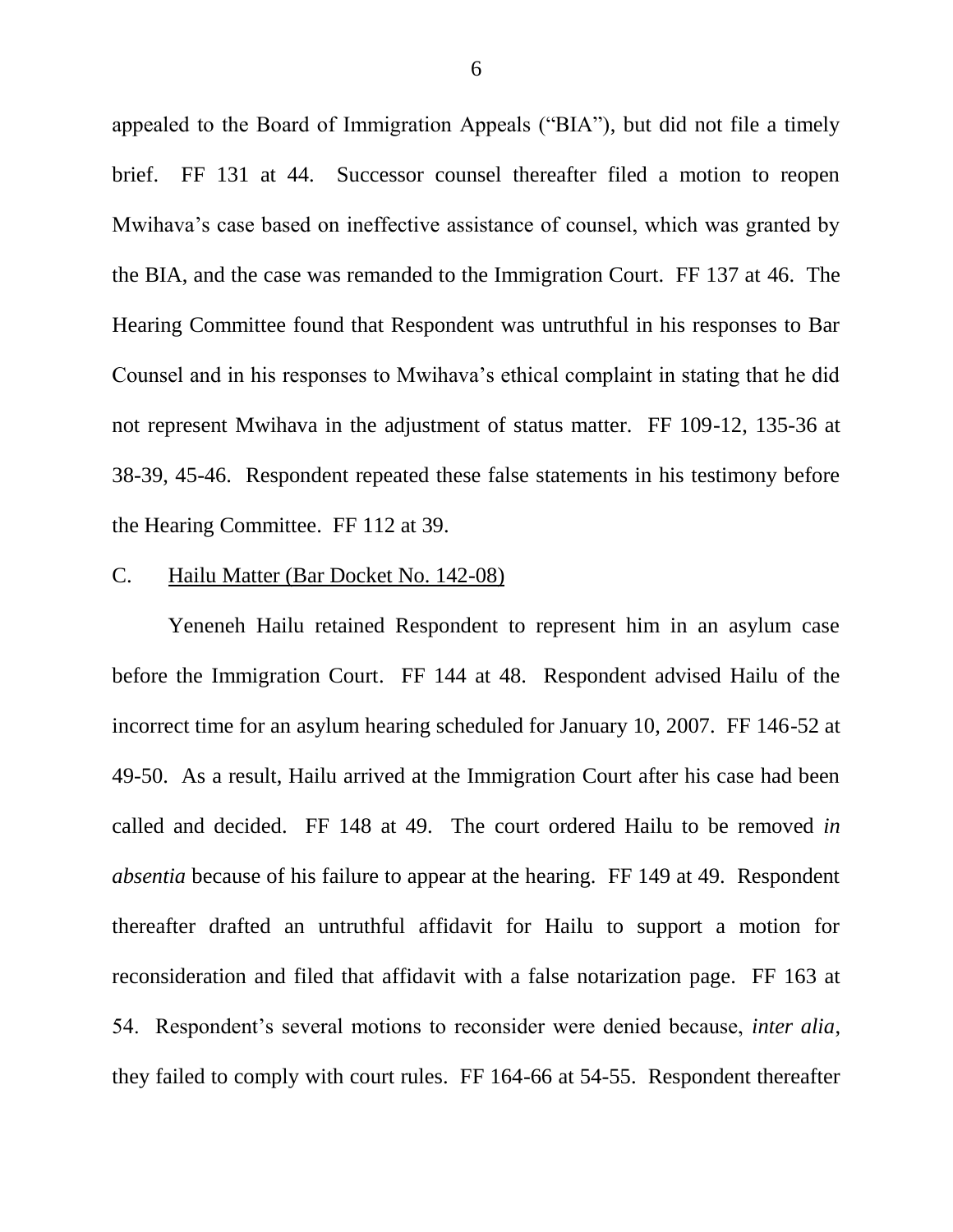notified Hailu of the denials and that he would need to pay him an additional \$1,000 to appeal to the BIA. FF 167 at 55. Respondent filed a brief with the BIA without reviewing the brief with Hailu or giving him a copy. FF 170 at 56. Successor counsel obtained relief for Hailu on grounds that Respondent rendered ineffective assistance of counsel. FF 173-74 at 56-57. The Hearing Committee found that Respondent was untruthful with the Immigration Court, the BIA, and in his testimony to the Hearing Committee. FF 163, 229 at 54, 81-82.

#### D. Shifaw Matter (Bar Docket No. 016-09)

Dawit Shifaw hired Respondent to represent him in connection with the purchase of a laundromat business. FF 178-82 at 59. Respondent negotiated for the purchase of the equipment at a price of \$48,050, and Shifaw delivered a certified check in that amount to Respondent. FF 186 at 60-61. After signing a bill of sale, Respondent continued to negotiate and reached agreement on a reduced price of \$46,000. FF 192 at 62. Respondent then paid the \$46,000 to the seller, and withdrew the remaining \$2,050 in cash. FF 193 at 62-63. Respondent did not transfer the funds to another account or provide them to Shifaw. FF 194-95 at 63. Shifaw repeatedly asked for copies of the laundromat sales documents, but Respondent failed to provide them. FF 198-99, 204-05 at 64-65, 69-71. At a subsequent meeting, Shifaw demanded the return of the \$2,050. FF 200 at 65-66. Respondent gave Shifaw a check for \$1,500, but stated that he was retaining the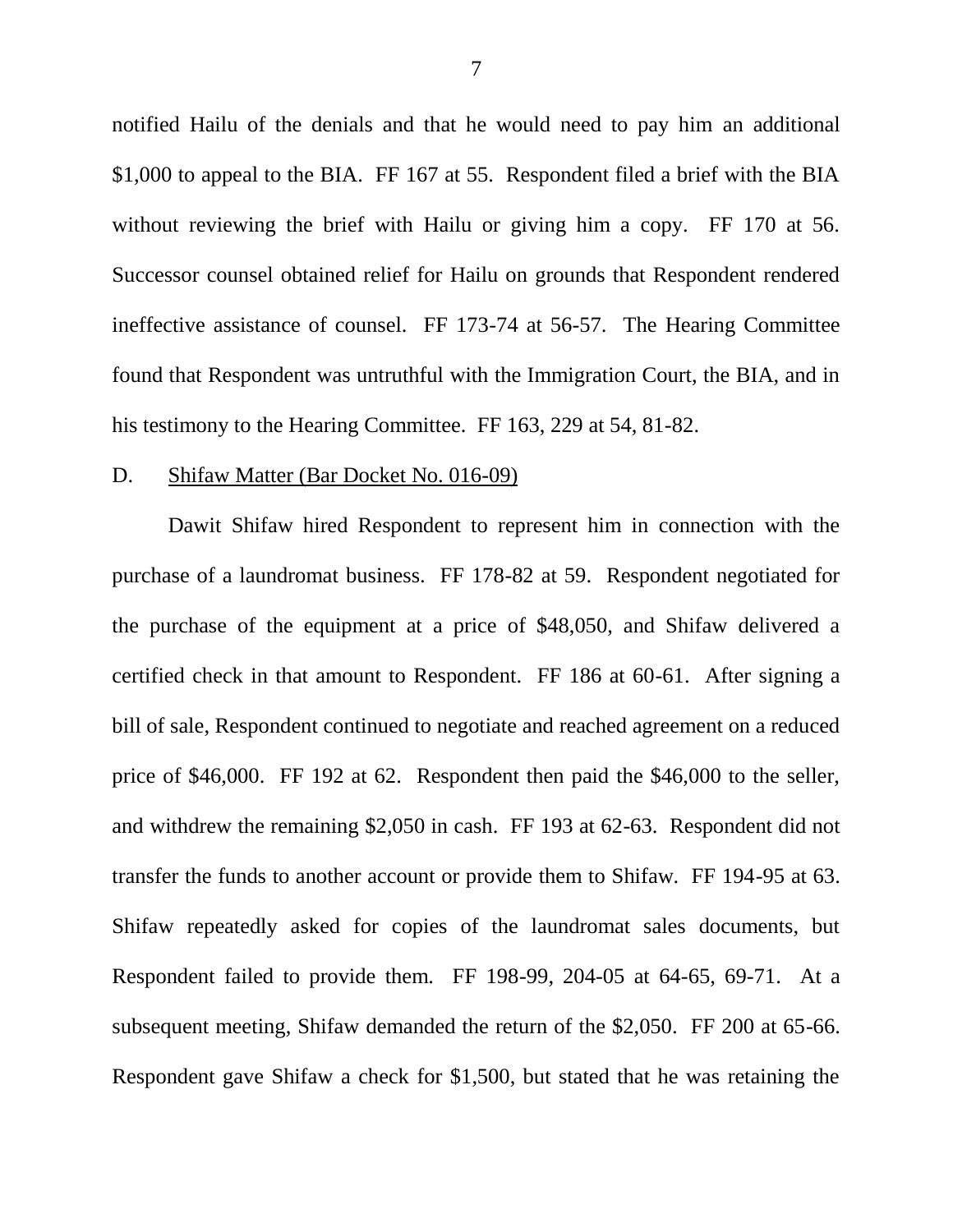remaining \$550 as additional legal fees because he had negotiated a better sales price. *Id*. Respondent testified that Shifaw agreed to the additional legal fee out of gratitude for the lower sales price. FF 202 at 66. Shifaw testified that he did not agree to pay the additional legal fees, but did not challenge Respondent for fear that he would not provide Shifaw with documentation of the sale. FF 201 at 66. The Hearing Committee credited Shifaw"s testimony, finding it credible and consistent with the evidence of record. FF 203 at 66-69. Respondent never refunded the additional \$550 to Shifaw. H.C. Rpt. at 108.

Shifaw later sought to sell the laundromat equipment, and learned that Respondent had failed to verify that the seller had released its lien on the equipment or obtained any documentation to demonstrate that the lien had been terminated. FF 206-13 at 71-74. The lien was ultimately released one and a half years after Shifaw purchased the equipment. FF 215 at 74. Shifaw sued Respondent for malpractice. FF 216 at 74. In the course of those proceedings, Respondent made a series of misrepresentations to the court, and the court sanctioned Respondent five times for his conduct. FF 217, 219 at 74-77. Shifaw ultimately became frustrated over the repeated failures of both Respondent and Shifaw"s own counsel to appear in court, and requested that the court dismiss the case. FF 218 at 76. The Hearing Committee also found that Respondent made

8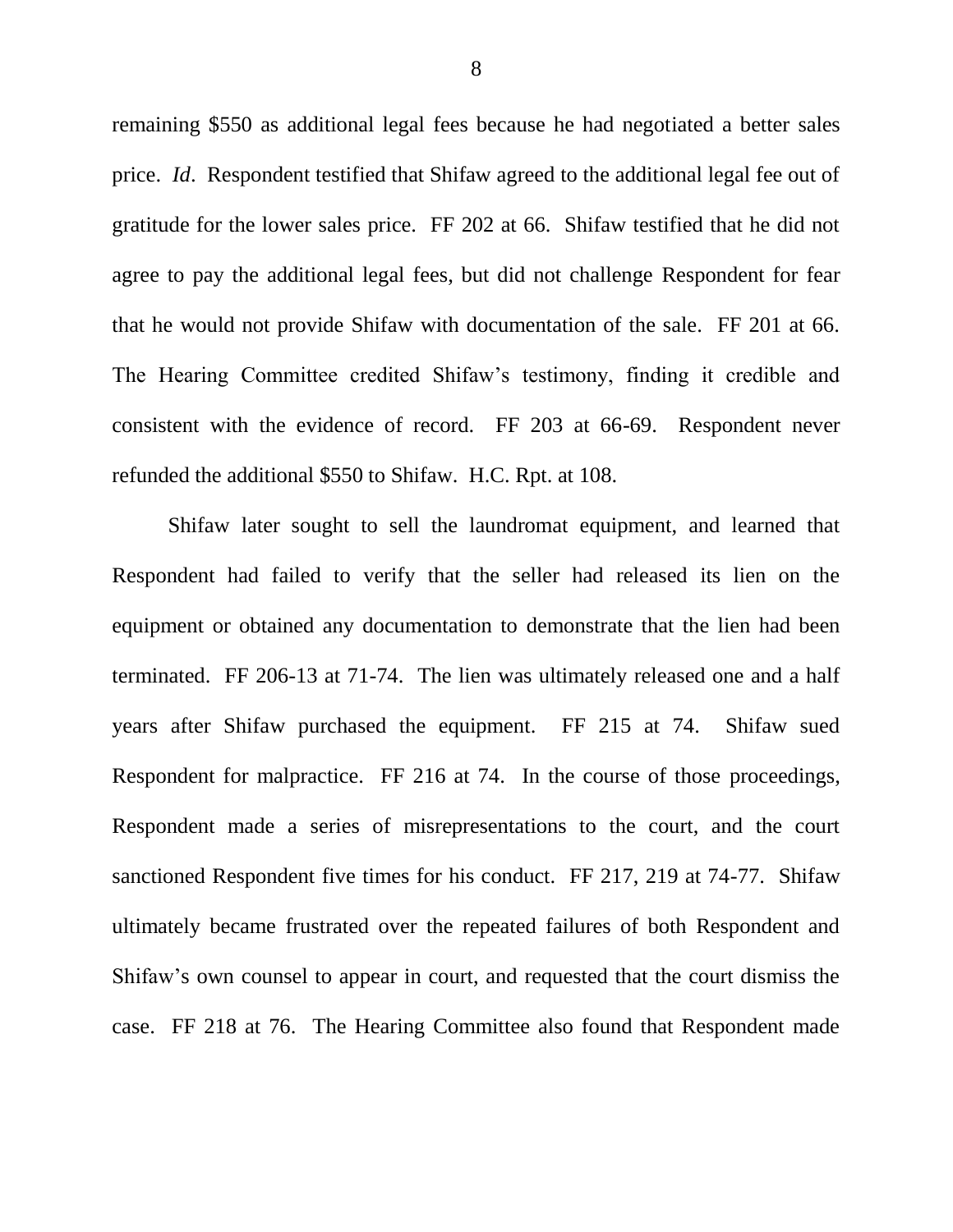false statements to Bar Counsel in response to the ethical complaint. FF 222-25 at 78-80.

### III. SANCTION RECOMMENDATION

Bar Counsel established that Respondent engaged in intentional misappropriation of client funds in the Shifaw matter. H.C. Rpt. at 88, 105. The presumptive sanction for intentional misappropriation, absent a showing of "extraordinary circumstances," is disbarment. *See In re Addams*, 579 A.2d 190, 191 (D.C. 1990) (en banc). Respondent has not established extraordinary circumstances in this case, and we thus recommend that he be disbarred.

We also agree with the Hearing Committee that even absent a finding of intentional misappropriation, disbarment is the appropriate sanction based on Respondent"s other serious and pervasive misconduct, including the neglect and inadequate representation of his clients, his culpable indifference to their interests, his refusal to take responsibility for his actions, his lack of remorse, and his dishonesty to his clients, the courts, Bar Counsel and the Hearing Committee.

The appropriate sanction is one that is necessary to protect the public and the courts, maintain the integrity of the profession and deter other attorneys from engaging in similar misconduct. *See, e.g., In re Kline*, 11 A.3d 261, 265 (D.C. 2011) (quoting *In re Reback*, 513 A.2d 226, 231 (D.C. 1986) (en banc)). The sanction imposed must be consistent with cases involving comparable misconduct.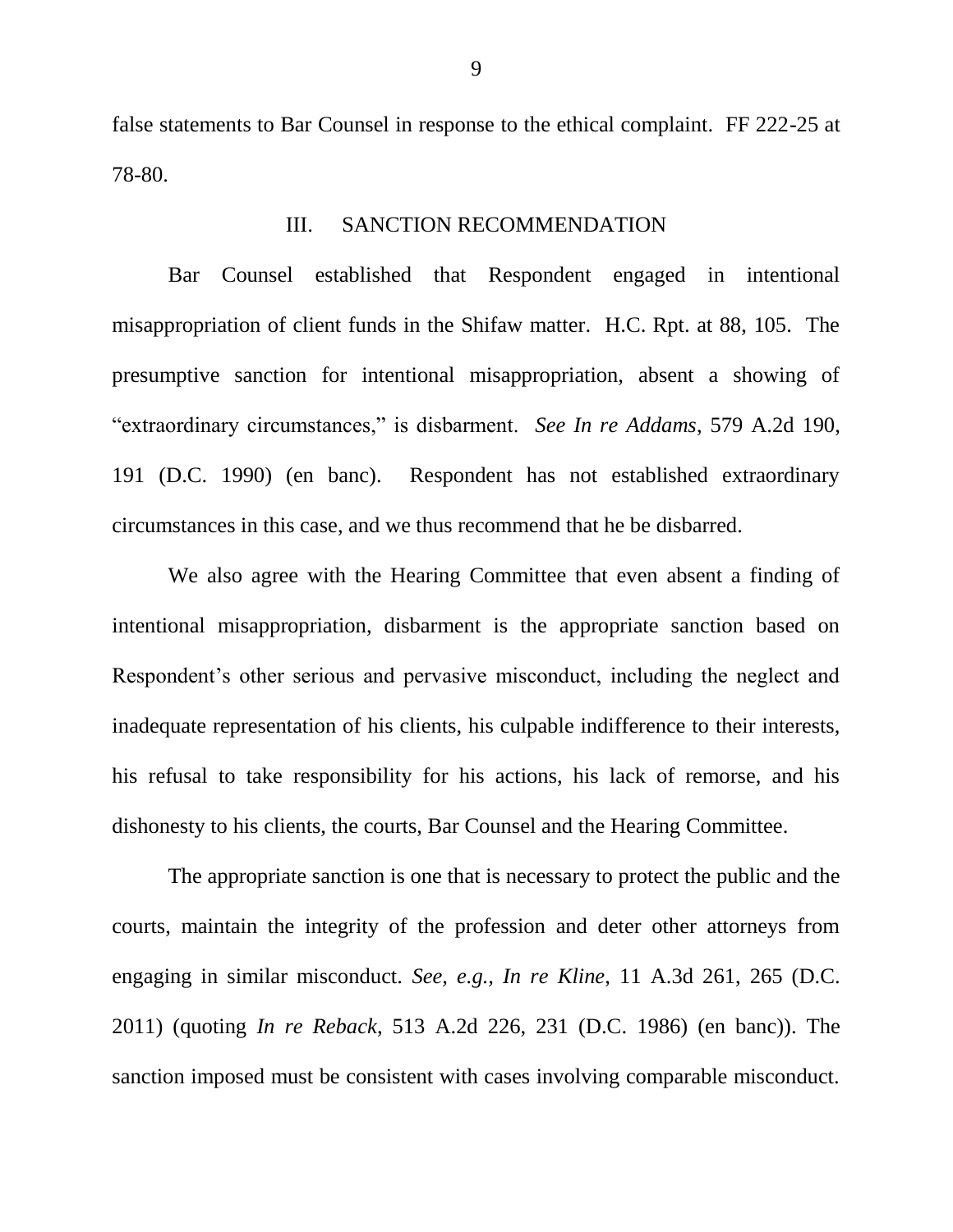*See* D.C. Bar R. XI, §9(h)(1); *In re Bach*, 966 A.2d 350, 356 (D.C. 2009); *In re Berryman*, 764 A.2d 760, 766 (D.C. 2000). In determining the appropriate sanction, the Court considers: (1) the nature and seriousness of the misconduct, (2) the presence of misrepresentation or dishonesty, (3) Respondent"s attitude toward the underlying misconduct, (4) prior misconduct, (5) mitigating or aggravating circumstances, and (6) prejudice to the client. *See, e.g., In re Hutchinson*, 534 A.2d 919, 924 (D.C. 1987) (en banc).

In this case, Respondent was repeatedly dishonest with his clients, courts, Bar Counsel and the Hearing Committee. This pattern of misrepresentations and false statements constitutes "dishonesty of a flagrant kind," warranting disbarment. *In re Cleaver-Bascombe*, 986 A.2d 1191, 1199 (D.C. 2010) (per curiam); *see In re Kanu*, 5 A.3d 1, 15 (D.C. 2010). In addition, Respondent's dishonesty was compounded by his blatant disregard of the Gitau, Mwihava, and Hailu matters, vulnerable clients facing deportation. Respondent"s actions and inactions exposed each of them to serious harm, removal from the United States. As a result of Respondent"s misconduct, Gitau, Mwihava, and Hailu each had to retain successor counsel. Only through their own efforts, were the clients able to remain in the United States.

In aggravation of sanction, we note that because of his clients' status as noncitizens, Respondent"s misconduct was difficult to detect. *See Kanu*, 5 A.3d at 16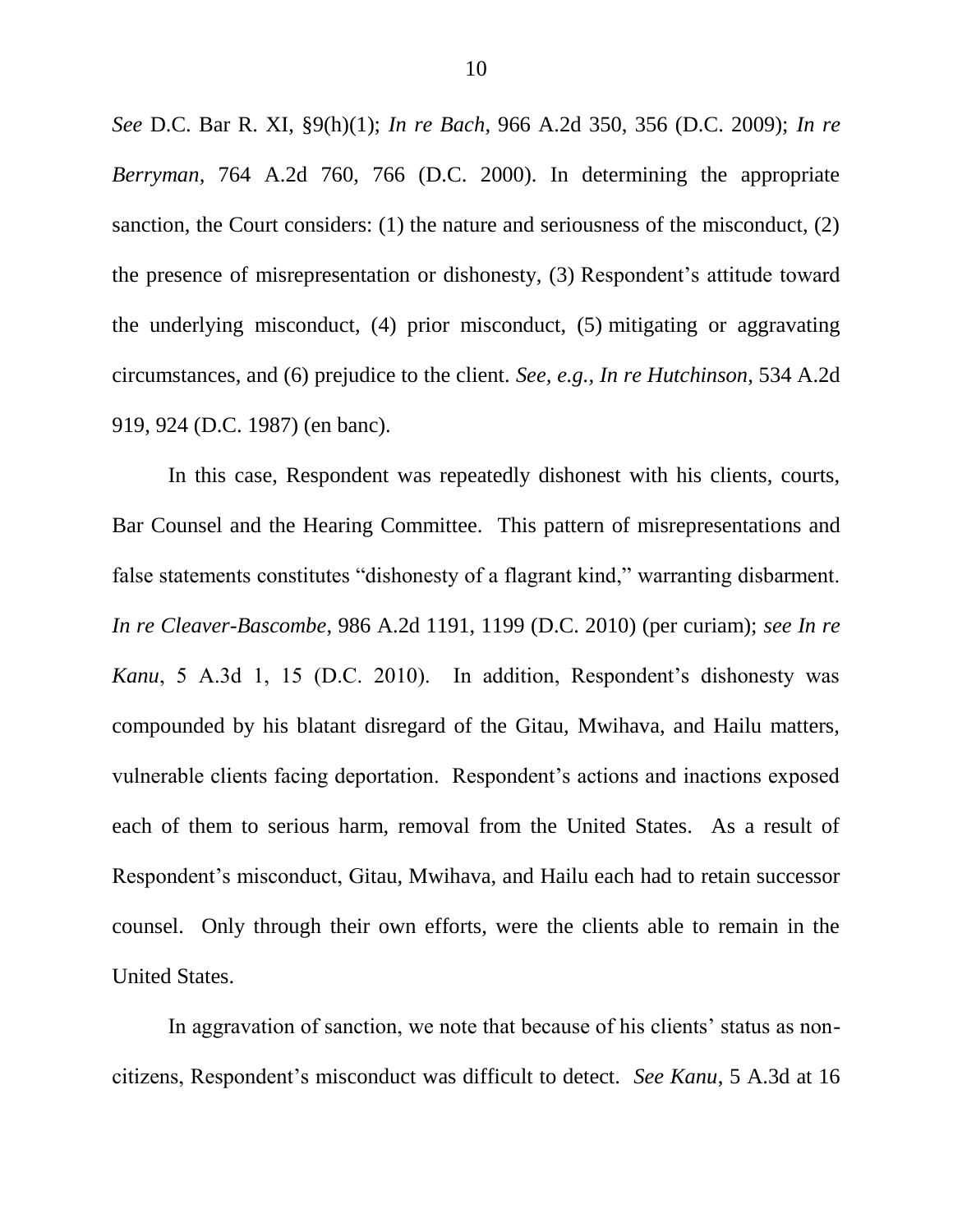(considering the difficulty to detect the misconduct an aggravating factor because of the need to protect the public, the courts, and the legal profession). In addition, Respondent has failed to demonstrate any remorse or to accept responsibility for the misconduct and the adverse consequences to his clients. These are significant aggravating factors, which show that Respondent lacks the moral fitness to practice law.

In sum, the Board agrees with the Hearing Committee's characterization of Respondent"s misconduct:

> Bar Counsel has proved a pattern of conduct that shows Respondent"s fundamental indifference to the needs of his clients, and his apparent inability to adhere to court and administratively imposed deadlines. The record shows as well that Respondent repeatedly made misrepresentations of fact in the judicial and disciplinary processes, not so much because he intended to lie but because he seems unconcerned about speaking truthfully. When coupled with his history of disciplinary reprimands for similar misconduct and his failure meaningfully to acknowledge responsibility for his mistakes, his misconduct or his misrepresentations in these consolidated matters, we are convinced that the only rational result is a recommendation that Respondent be disbarred.

H.C. Rpt. at 106.

With respect to restitution, D.C. Bar R. XI, § 3(b), states that "the Court or the Board may require an attorney to make restitution either to persons financially injured by the attorney's conduct or to the Clients' Security Trust Fund . . . or both, as a condition of probation or of reinstatement." *See also In re Rogers,* 902 A.2d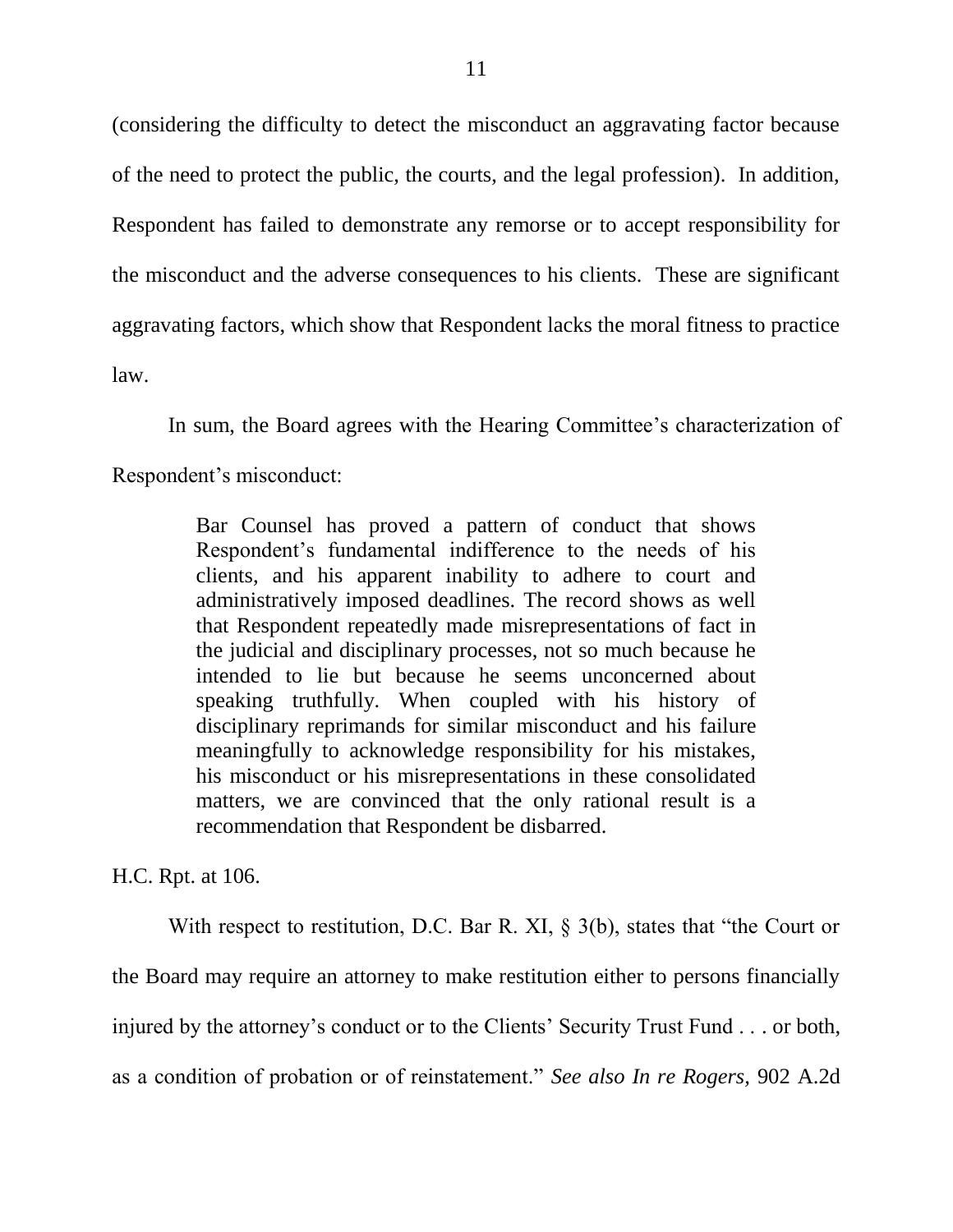103, 104-05 (D.C. 2006) (per curiam); *In re Bingham,* 881 A.2d 619, 622 (D.C. 2005) (per curiam). The Hearing Committee recommended that Respondent be required, as a condition of reinstatement, to make restitution to Shifaw in the amount of \$550, with interest at the legal rate, and restitution (in an unspecified amount) to his former clients (with the exception of Beraki) or the Clients" Security Trust Fund for any unearned fees and unincurred costs paid to him, with interest at the legal rate. H.C. Rpt. at 108. The amount of the laundromat proceeds misappropriated in the Shifaw matter is clear, and we thus adopt the Hearing Committee"s recommendation that Respondent be required to make restitution to Shifaw in the misappropriated amount of \$550, with interest at the legal rate, as a condition of reinstatement.

The record, however, does not permit a determination of the amount of restitution owed to Shifaw, Gitau, Mwihava, and Hailu based on Respondent's failure to return unearned fees or advanced costs. Where there is a question about the exact amount of the restitution, the Court will defer consideration of the restitution issue until the respondent applies for reinstatement. *See In re Thomas*, 740 A.2d 538, 546 (D.C. 1999) (quoting *In re Lewis*, 689 A.2d 561, 567 (D.C. 1997)) ("This court has adopted recommendations of the Board to defer the issue of restitution until the filing of a petition of reinstatement based on the "unsatisfactory state of the record.""); *In re Hager*, 812 A.2d 904, 923 (D.C. 2002)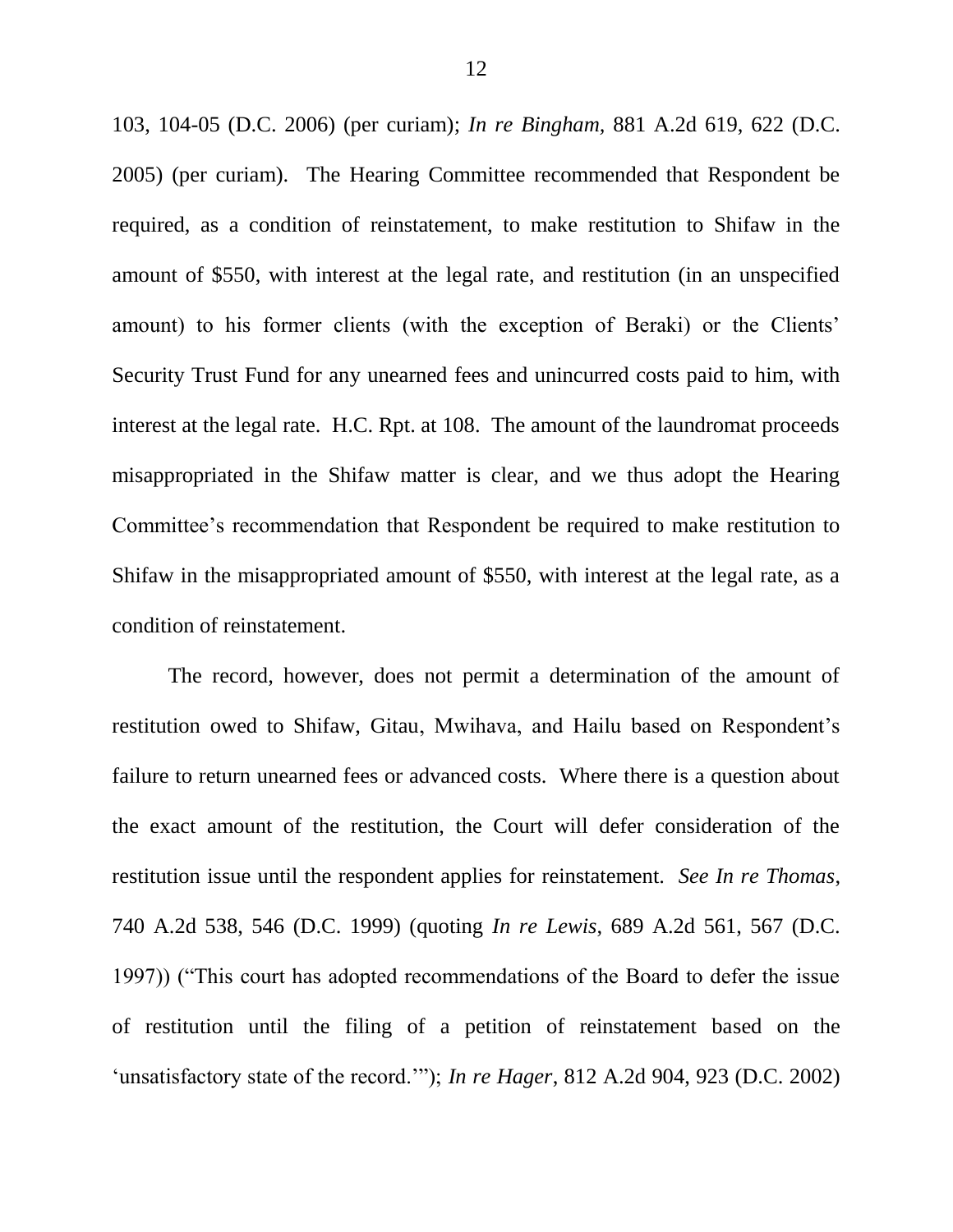(Court deferred consideration of the amount of disgorgement because the exact amount of the fee respondent received was unknown, and he may have been entitled to a reasonable fee for work prior to the unethical conduct). The Board thus recommends that the Court defer the issue of restitution related to Respondent"s failure to return unearned fees or advanced costs until reinstatement. Whether Respondent has made full restitution to his clients and/or the Clients' Security Trust Fund, as appropriate, will be "highly relevant" if Respondent seeks reinstatement. *In re Morrell*, 684 A.2d 361, 372 n.5 (D.C. 1996); *see Thomas*, 740 A.2d at 547 ("Restitution . . . is a factor that should be considered in [respondent"s] reinstatement petition.").

#### IV. CONCLUSION

The Board recommends that Respondent be disbarred for his intentional misappropriation in the Shifaw matter and, even absent a finding of misappropriation, for his misconduct in the Shifaw, Gitau, Mwihava, and Hailu matters. Respondent should also be required to make restitution of \$550 to Davit Shifaw, with interest at the legal rate, as a condition of reinstatement. We further recommend that the period of disbarment run for purposes of reinstatement from the filing of the affidavit required by D.C. Bar R. XI, § 14(g). *See In re Slosberg*, 650 A.2d 1329, 1331 (D.C. 1994).